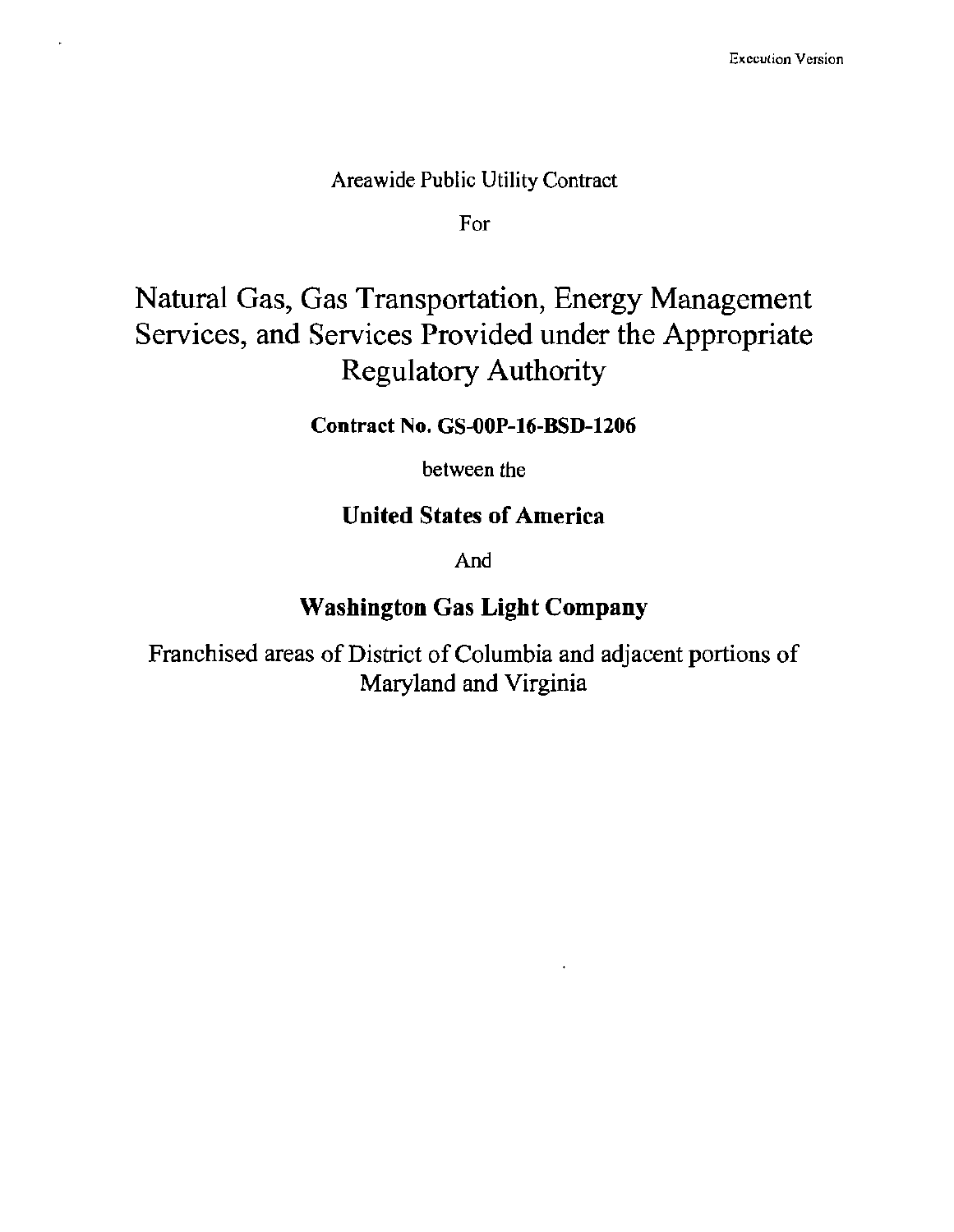# Negotiated Areawide Contract No. GS-00P-16-BSD-1206 between the United States of America And Washington Gas Light Company

# TABLE OF CONTENTS

## Article **Page**

 $\sim$   $\star$ 

 $\frac{1}{2}$ 

| 1.                                                        |                                                      |  |
|-----------------------------------------------------------|------------------------------------------------------|--|
|                                                           |                                                      |  |
|                                                           |                                                      |  |
| 4                                                         | Authorization Procedure and Service Disconnections 4 |  |
| 5.                                                        |                                                      |  |
| 6.                                                        |                                                      |  |
| 7.                                                        |                                                      |  |
|                                                           |                                                      |  |
| 9.                                                        |                                                      |  |
|                                                           |                                                      |  |
|                                                           |                                                      |  |
| 12.                                                       |                                                      |  |
| 13.                                                       |                                                      |  |
| 14.                                                       |                                                      |  |
|                                                           |                                                      |  |
|                                                           |                                                      |  |
| 17.                                                       |                                                      |  |
|                                                           |                                                      |  |
|                                                           |                                                      |  |
|                                                           |                                                      |  |
|                                                           |                                                      |  |
|                                                           |                                                      |  |
|                                                           |                                                      |  |
|                                                           |                                                      |  |
| Authorization for Services Provided under the Appropriate |                                                      |  |
|                                                           |                                                      |  |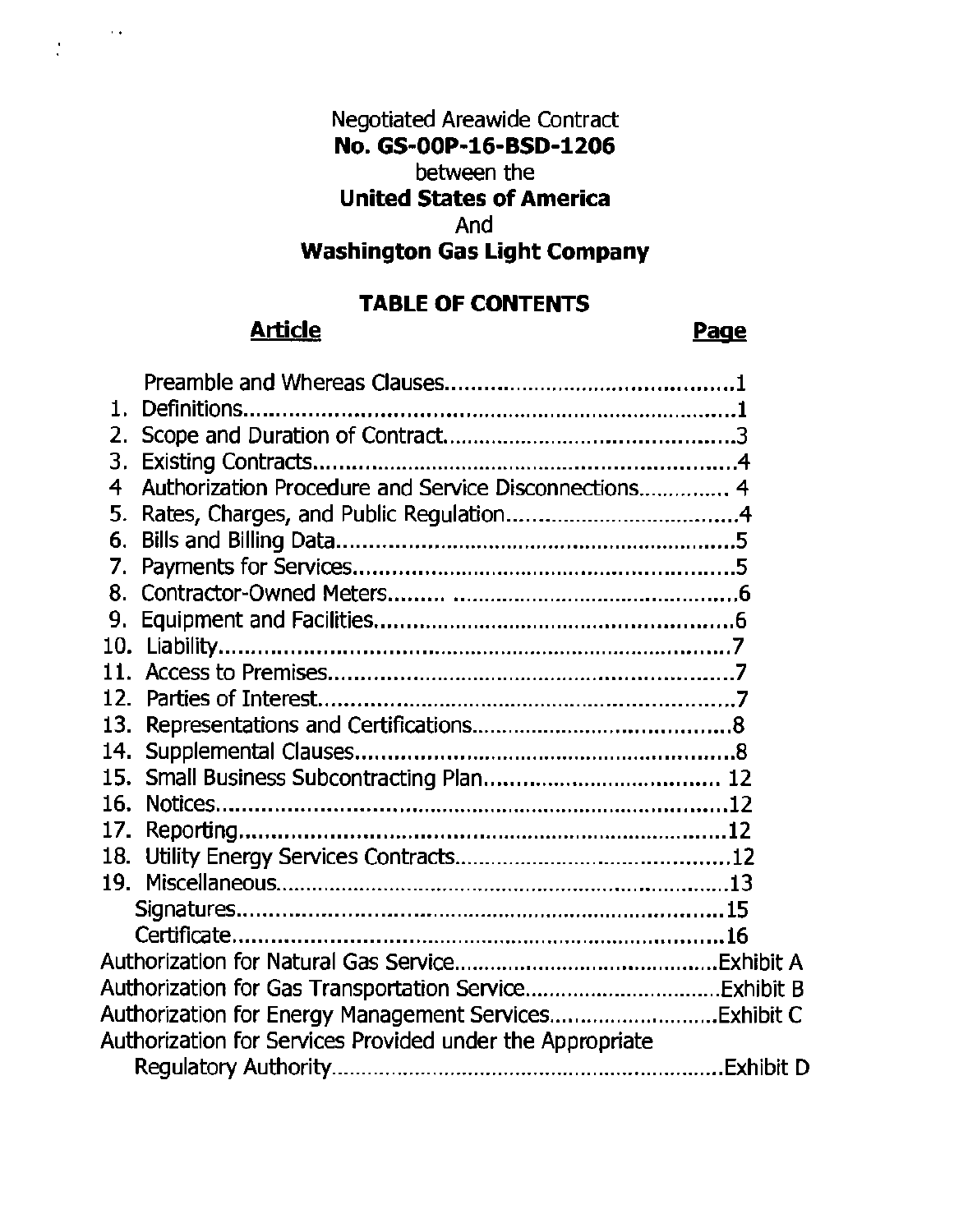#### NEGOTIATED AREAWIDE CONTRACT

 $\ddot{\phantom{a}}$ 

#### No. GS-OOP-16-BSD-1206

#### BETWEEN THE

#### UNITED STATES OF AMERICA

#### AND

#### WASHINGTON GAS LIGHT COMPANY

THIS AREAWIDE CONTRACT FOR Natural Gas, Gas Transportation, Energy Management Services, and Services Provided Under The Appropriate Regulatory Authority is executed this...2015, day of *March*, 2016, between the UNITED STATES OF AMERICA, acting through the Administrator of General Services (hereinafter referred to as the "Government"), pursuant to the authority contained in Section 201(a) of the Federal Property and Administrative Services Act of 1949, as amended, 40 U.S.C. 501(b)(l), and Washington Gas Light Company, a corporation organized and existing under the laws of the District of Columbia and the Commonwealth of Virginia, and having its principal office and place of business at 6801 Industrial Road, Springfield, Virginia 22151, using the trade names "Washington Gas", "Shenandoah Gas", and "Frederick Gas" (hereinafter referred to as the "Contractor"):

WHEREAS, the Contractor is a natural gas utility company that is regulated by the District of Columbia Public Service Commission, the Maryland Public Service Commission, the Virginia State Corporation Commission, the Federal Energy Regulatory Commission and/or such other regulatory bodies as may have jurisdiction over the Contractor (hereinafter referred to individually as the "Commission" and collectively as the "Commissions");

WHEREAS, the Contractor now has on file with the Commission all of its effective tariffs, rate schedules, riders, rules and regulatory terms and conditions of service, as applicable; and

WHEREAS, with some exceptions, the Government is generally required by Chapter 1 of Title 48 of the Federal Acquisition Regulation (FAR), 48 CFR 41.204, to enter into a bilateral contract for Natural Gas, Gas Transportation, Energy Management Services, and/or Services Provided Under the Appropriate Regulatory Authority at each Federal facility where the value of the Services provided is expected to exceed \$150,000 annually; and

WHEREAS, where the Government has an areawide contract in effect with a particular utility, then such service is normally to be procured thereunder; and

*WHEREAS,* the Government is now purchasing such natural gas, gas transportation, and energy management services from the Contractor under the Areawide Public Utilities Contract No. GS-OOP-06-BSD-0393 that expires on March 19, 2016, or under some other service arrangement; and

WHEREAS, the Contractor and the Government mutually desire that this Areawide Contract be used by the agencies of the Government in obtaining natural gas, gas transportation, energy management services and/or services provided under the Appropriate Regulatory Authority from the Contractor and to facilitate partnering arrangements as encouraged and authorized by 10 U.S.C. 2911-2919 and 42 U.S.C. 8256; and

NOW, THEREFORE, in consideration of the premises and mutual covenants herein contained, the parties hereby agree as follows:

#### ARTICLE 1. DEFINITIONS.

1.1. As used in this Areawide Contract, the following terms have the meaning as prescribed below:

(a) "Areawide Contract" means this master contract entered into between the Government and Contractor to cover the Service acquisitions of all Federal agencies in the franchised certificated service territory from Contractor for a period not to exceed ten (10) years.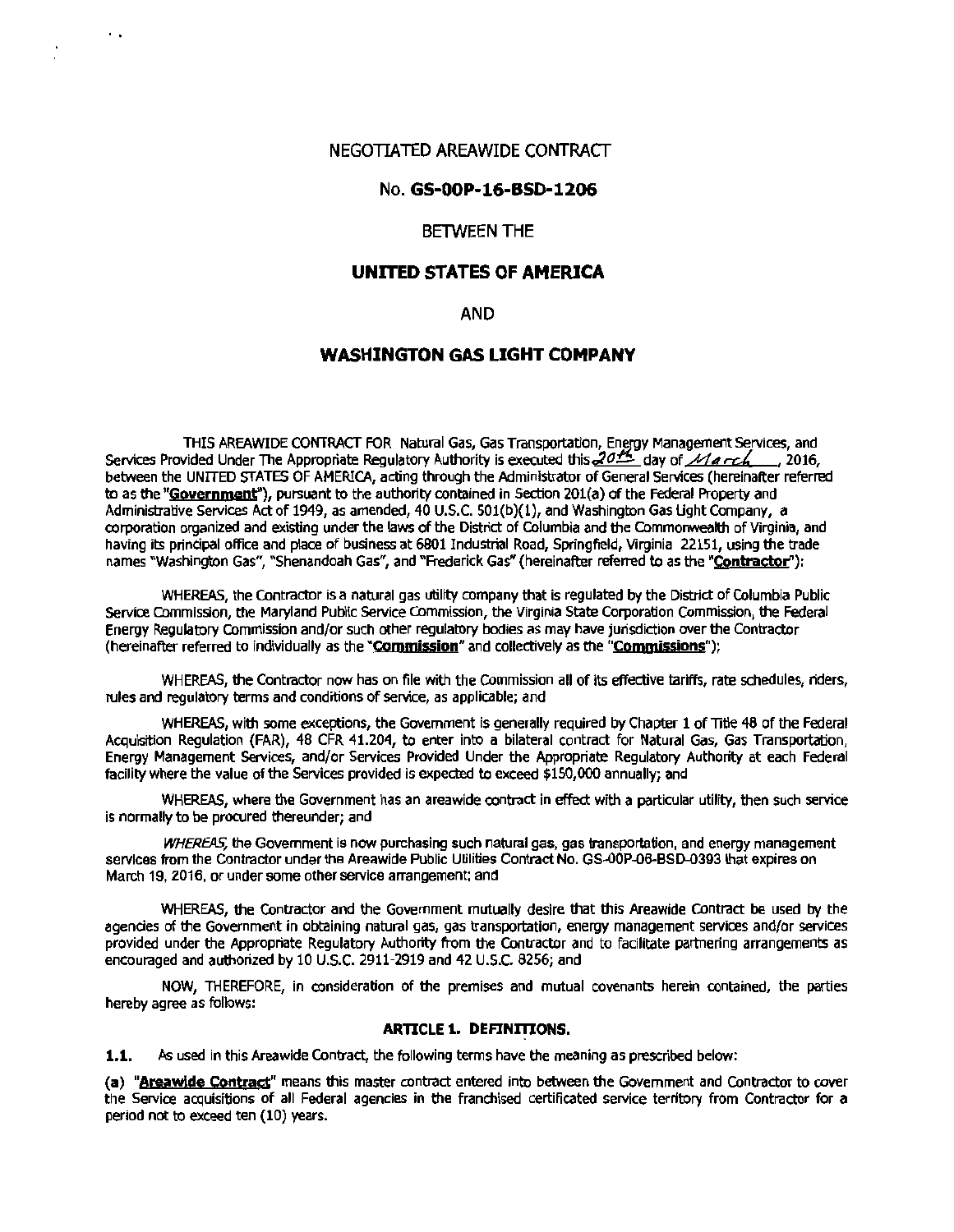(b) "Appropriate Requlatory Authority" is herein defined to clarify the terminology used in Exhibit "D" for connection Services. For purposes of Exhibit "D" "Appropriate Regulatory Authority" means the District of Columbia Pubhc Service Commission, the Maryland Public Service Commission, the Virginia State Corporation Commission and/or such other regulatory bodies as may have jurisdiction over the Contractor (hereinafter referred to collectively as the "Commission"}.

..

 $\ddot{\phantom{1}}$ 

(c) **"Aaency"** means any Federal department, agency, or independent establishment in the executive branch of the Government, any establishment in the legislative or judicial branches of the Federal Government, or any wholly/mixed ownership Government corporation, as defined in the Government Corporation Control Act, a list of which Agencies may be found at ADM 4800 .2G on the General Services Administration website.

**(d) "Orclering Agency"** means any Agency that enters into a bilaterally executed Authorization for procurement of Natural Gas, Gas Transportation, Energy Management Services and/or Services Provided Under The Appropriate Regulatory Authority under this Areawide Contract.

**(e) "Aytborjption"** means an order form used to acquire Services under this Areawide Contract (see **Exhibit "A"**  AUTHORIZATION FOR NATURAL GAS SERVICE, **Exhibit "B"** AUTHORIZATION FOR GAS TRANSPORTATION SERVICE, **Exhibit** "C" AUTHORIZATION FOR ENERGY MANAGEMENT SERVICES, and **Exhibit "D"** AUTHORIZATION FOR THE PROVISION OF SERVICES PROVIDED UNDER THE APPROPRIATE REGULATORY AUTHORITY) annexed hereto;

**(f) 'Tennjnation Autborigtion"** means an order form used to discontinue or disconnect Services under this Areawide Contract (see **Exhibit "A"** AUTHORIZATION FOR NATURAL GAS SERVICE, **Exhibit "B"** AUTHORIZATION FOR GAS TRANSPORTATION SERVICE, **Exhibit** •C" AUTHORIZATION FOR ENERGY MANAGEMENT SERVICES, and **Exhibit "D"**  AUTHORIZATION FOR THE PROVISION Of SERVICES PROVIDED UNDER THE APPROPRIATE REGULATORY AUTHORITY);

**(g) "Service(s)"** means any natural gas, gas transportation, energy management services and/or services provided under the Appropriate Regulatory Authority that are generally available from the Contractor pursuant to Contractor's Tariffs or the Contractor's Terms and Conditions, whichever is applicable.

**(h) "Gas Service"** means regulated gas commodity, where applicable, transmission, distribution, and/or related services.

{I) **"Energy Conservation Measure CEcMr** means any specific energy related or water service Intended to provide energy savings and/or demand reduction in Federal facilities (Reference Article 18 herein).

**CJ) "Energy Manaaement Service (EMS)"** measure means any project that reduces and/or manages energy demand in a facility as well as energy audits and any ancillary services necessary to ensure the proper operation of the energy conservation measure. Such measures Include, but are not limited to, operating and maintenance and commissioning services (Energy Conservation Measure and Demand Side Management Measure are considered equivalent terms.) To be considered an EMS measure, the measure must satisfy all of the following requirements:

- 1. The EMS measure must produce measurable energy reductions or measurable amounts of controlled energy and/or water use;
- 2. The EMS measure must be directly related to the use of energy or directly control the use of energy or water;
- 3. The preponderance of work covered by the EMS measure (measured in dollars) must be for items 1 and 2 above; and
- 4. The EMS measure must be an improvement to real property or any action that is necessary to ensure the functionality of the EMS measure.

**(k) "Contractor's Tariffs"** means Contractor's utility service tariffs, and indudes rate schedules, riders, rules, regulations, and regulated terms and conditions of service as may be modified, amended or supplemented by the Contractor from time to time and, approved by the Commission.

(I) **"Contractor's Terms and Conditions"** for this Areawide Contract, means the generic terms, conditions, policies, procedures, payment terms established by the Contractor for those services that are provided pursuant to this Areawide Contract, and as such, may be modified, amended, or supplemented by the Contractor from time to time, that are under the Commission's jurisdiction, but are not required to be approved by the Commission and/or not specifically subject to Commission approval before they take effect. The definition of **''Terms and Conditions"** shall not include price-related matters or contract tenns developed for specific Authorizations.

**(m) "Connection Chama"** means a Contractor's charge for facilities on the Contractor's side of the delivery point which facilities (1) are required to make connections with the nearest point of supply and (2) are, in accordance with the Contractor's Tariffs, installed, owned, maintained and operated by the Contractor.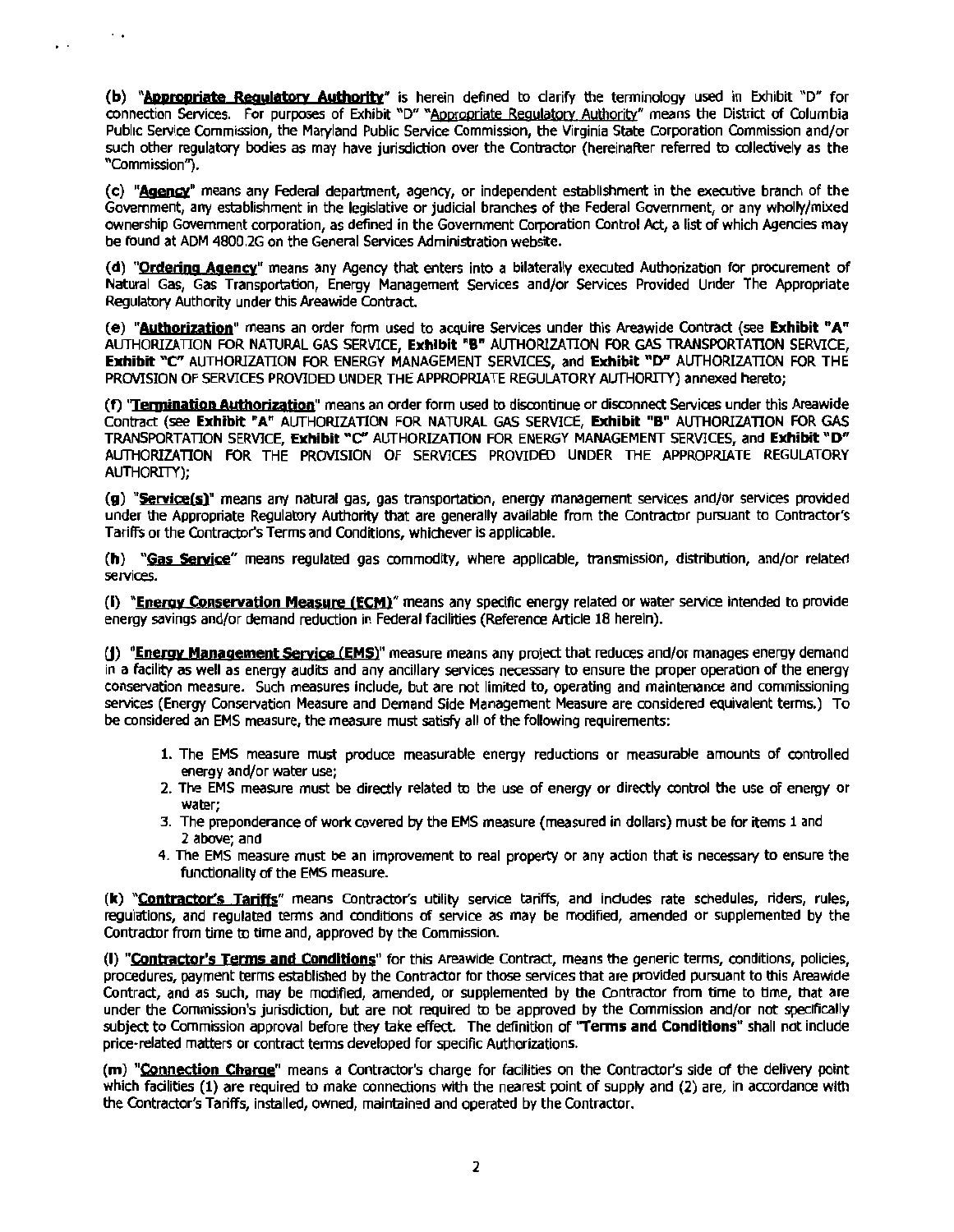**(n) "Class of Seryk:e" or "\$entice Qasslflcation"** means those categories of service established in the Contractor's Tariffs as filed with the Commission.

**(o) "Extension Fee"** means a Contractor's charge for facilities on the Contractor's side of the delivery point which facilities (1) are required to make connections with the nearest point of supply and (2) are, in accordance with the C.Ontractor's Tariffs, installed, owned, maintained and operated by the Contractor.

#### **(p) "Hazardous Materials"** means

 $\mathcal{E}^{\mathcal{E}}$ 

- $i.$  those substances defined as "hazardous substances" pursuant to Section  $101(14)$  of the Comprehensive Environmental Response, Compensation and Liability Act of 1980, as amended by the Superfund Amendments and Reauthorization Act of 1986 (42 U.S.C. Sections 9601 et seq.);
- ii. those substances designated as a "hazardous substance" pursuant to Section 311(b)(2)(A) or as a "toxic pollutant" pursuant to Section 307(a)(1) of the Clean Water Act (33 U.S.C. Sections 1251 et seq.);
- iii. those substances defined as "hazardous materials" pursuant to Section 103 of the Hazardous Materials Transportation Act (49 U.S.C. Sections 1801 et seq.);
- iv. those substances regulated as a "chemical substance or mixture" or as an "imminently hazardous chemical substance or mixture" pursuant to Section 6 or *7* of the Toxic Substances Control Act (15 U.S.C. Sections 2601 et seq.);
- v. those substances defined as "contaminants" pursuant to Section 1401 of the Safe Drinking Water Act (42 U.S.C. Sections 300f et seq.), if present in excess of permissible levels;
- vi. those substances regulated pursuant to the Oil Pollution Act of 1990 (33 U.S.C. Sections 2701 et seq.);
- vii. those substances defined as a "pesticide" pursuant to Section 2(u) of the Federal Insecticide, Fungicide, and Rodenticide Act as amended by the Federal Environmental Pesticide Control Act of 1972 and by the Federal Pesticide Act of 1978 (7 U.S.C. Sections 136 et seq.);
- viii. those substances defined as a "source", "special nudear" or "by-product" material pursuant to Section 11 of the Atomic Energy Act of 1954 (42 U.S.C. Section 2014 et seq.);
- ix. those substances defined as "residual radioactive material" in Section 101 of the Uranium Mill Tailings Radiation Control Act of 1978 (42 U.S.C. Sections 7901 et seq.);
- x. those substances defined as "toxic materials" or "harmful physical agents" pursuant to Section 6 of the Occupational Safety and Health Act (29 U.S.C. Section 651 et seq.);
- xi. those substances defined as "hazardous air pollutants" pursuant to Section 112(a)(6), or "regulated substance" pursuant to Section 112(a)(2)(B) of the Clean Air Act (42 U.S.C. Sections 7401 et seq.);
- xii. those substances defined as "extremely hazardous substances" pursuant to Section 302(a)(2) of the Emergency Planning & Community Right-to-Know Act of 1986 (42 U.S.C. Sections 11001 et seq.);
- xiii. those other hazardous substances, toxic pollutants, hazardous materials, chemical substances or mixtures, imminently hazardous chemical substances or mixtures, contaminants, pesticides, source materials, special nuclear materials, by-product materials, residual radioactive materials, toxic materials, harmful physical agents, air pollutants, regulated substances, or extremely hazardous substances defined in any regulations promulgated pursuant to any environmental Law, and
- xiv. all other contaminants, toxins, pollutants, hazardous substances, substances, materials and contaminants, polluted, toxic and hazardous materials, the use, disposition, possession or control of which is regulated by one or more laws.

**(q) "Hazardous Waste"** means those substances defined as "hazardous waste" pursuant to Section 1004(5) of the Resource, Conservation and Recovery Act (42 U.S.C. Section 6901 et seq.), and those other hazardous wastes defined in any regulations promulgated pursuant to any environmental law.

**1.2.** This Artide is hereby expanded to include the additional definitions contained in FAR Clause 52.202-1, Definitions (NOV 2013), 48 C.F.R. 52.202-1, which are incorporated herein by reference.

#### **ARTICLE 2. SCOPE AND DURATION OF CONTRACT.**

**2.1.** This Areawide Contract shall be in effect on and after the 20<sup>th</sup> day of March, 2016 ("Effective Date"), and shall continue for a period of ten (10) years ("Ierm"), except that the Government, pursuant to the clause contained in FAR 52.249-2 (48 C.F.R. 52.249-4), incorporated into this Areawide Contract under Article 14.1-69, or the Contractor, upon sixty (60) days written notice to the Government, and without liability to the Government or any Ordering Agency, may terminate this Areawide Contract, in whole or in part, when it is in their respective interest to do so, provided, however, that neither the stated duration of this Areawide Contract nor any other termination of it, in whole or in part, pursuant to such incorporated clause, this Article 2.1, or otherwise, shall be construed to affect any obligation for any payment, charge, rate, or other matter that may be imposed pursuant to the Contractor's Tariffs, rates, rules, regulations, riders, practices, or terms and conditions of Service as may be modified, amended, or supplemented by the Contractor and approved from time to time by the Commission.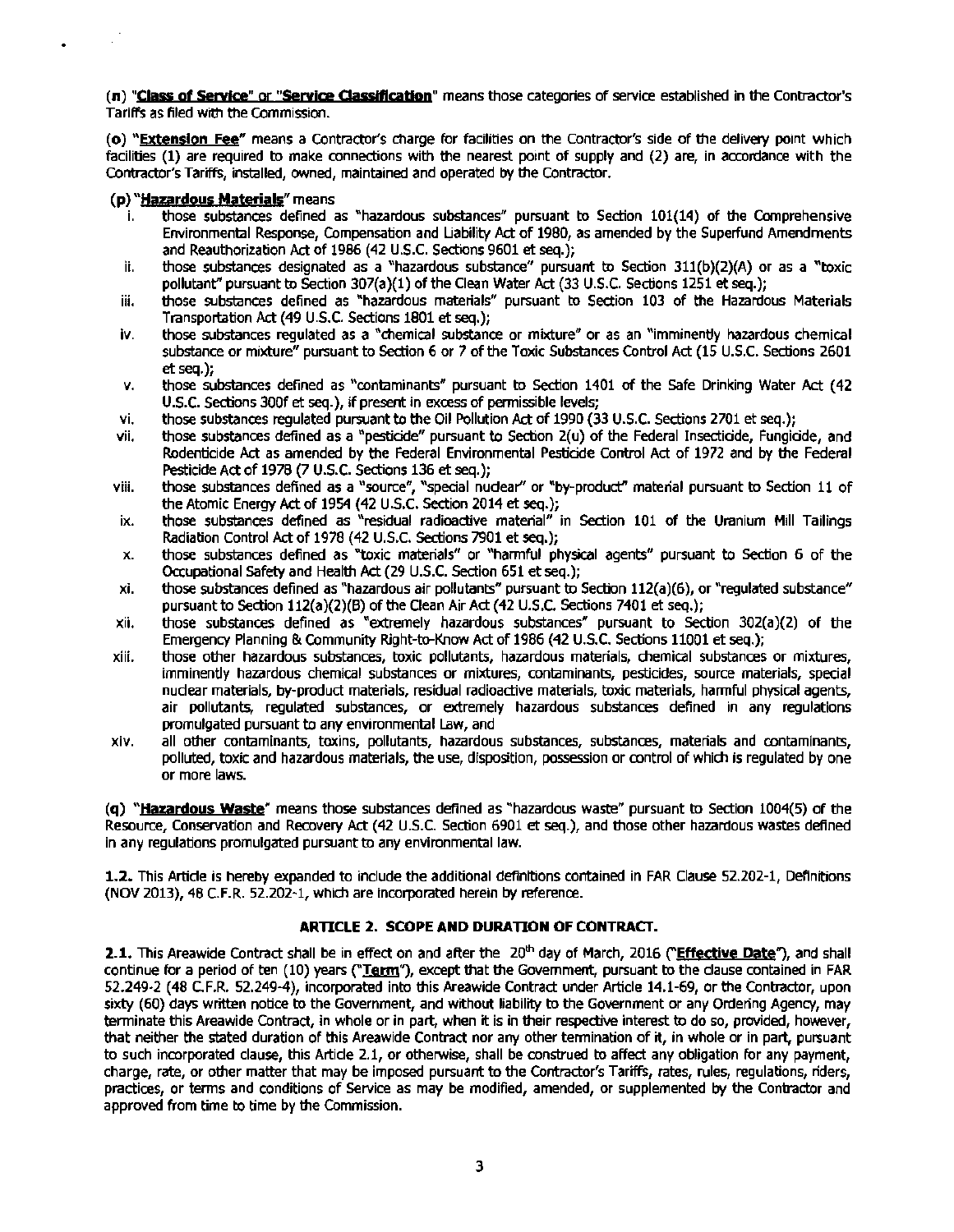**2.2.** Authorizations may be executed under this Areawide Public utility Contract at any time during the term of this Contract. The Areawide Public Utility Contract shall be for a term of ten (10) years. The term of any Authorization executed under this contract may be for a term of up to ten (10) years, which term may extend beyond the term of this Areawide Public Utility Contract. Authorizations executed pursuant to the authority under 42 U.S.C Section 8256 may be for a tenn of up to 25 years, as long as the other requirements of this Section are met, and the term may extend beyond the term of the Areawide Public Utility Contract. Termination, modification or expiration of the Areawide Public Utility Contract shall not affect in any way any Authorizations previously entered into under this Contract.

..

**2.3.** The provisions of this Areawide Contract shall not apply to the Contractor's Service to any Agency until both the Ordering Agency and the Contractor execute a written Authorization for Natural Gas, Gas Transportation, Energy Management Services and/or Services Provided Under The Appropriate Regulatory Authority. Upon bilateral exeaition of an Authorization, the Contractor agrees to furnish to the Ordering Agency, and the Ordering Agency agrees to purchase from the Contractor, the above noted Services for the installation(s) or facilities named in the Authorization pursuant to the terms of this Areawide Contract.

2.4. Nothing in this Areawide Contract shall be construed as precluding the Ordering Agency and the Contractor from entering into an Authorization for negotiated rates or Service of a special nature, provided such negotiated rates or Service are in accordance with the rules and regulations of the Commission, if applicable.

**2.5.** To facilitate an Ordering Agency obtaining services under Contractor's standard agreements for utility service, an Exhibit "D" has been included in this Areawide Contract. This Exhibit "D" is designed so it also can be used by an Ordering Agency when a change requested by the Ordering Agency to Contractor's standard terms and conditions for utility service has been approved by the Appropriate Regulatory Authority.

#### **ARTICLE 3. EXISTING CONTRACTS.**

**3.1.** The parties agree that an Agency currently acquiring service from the Contractor under a separate written contract may continue to do so until that contract expires or until such time as the Agency and the Contractor mutually agree to terminate that separate written contract and have such Service provided pursuant to this Areawide Contract by executing an appropriate Authorization or Authorizations.

**3.2.** Existing special rates and services of a special nature currently provided under a separate written contract may be continued under the Authorizations described in Artide 3.1 if requested by the Ordering Agency and agreed upon by the Contractor.

#### **ARTICLE 4. AUTHORIZATION PROCEDURE AND SERVICE DISCONNECTION.**

**4.1.** To obtain or change Service under this Areawide Contract, the Ordering Agency shall complete the appropriate Authorization and forward it to the Contractor. Upon the request of the Ordering Agency, the Contractor shall endeavor to provide reasonable assistance to the Ordering Agency in selecting the service classification which may be most favorable to the Ordering Agency. Upon execution of an Authorization by both the Contractor and the Ordering Agency, the date of initiation or change in Service shall be effective as of the date specified in the Authorization. An executed copy of the Authorization shall be transmitted by the Ordering Agency to GSA at the address provided in Article 16.1.

**4.2.** During the Term of this Areawide Contract, effective Authorizations need not be amended, modified, or changed by an Ordering Agency to reflect changes in: accounting and appropriation data, the Contractor's Tariff, the Contractor's cost of purchased fuel, or the estimated annual cost of Service. Such changes are considered internal to the party involved. Where changes are required in effective Authorizations because of a change in the Service requirements of an Ordering Agency, an amended Authorization shall be mutually agreed upon and executed.

4.3. An Ordering Agency or the Contractor may discontinue Service provided pursuant to this Areawide Contract to a particular Federal facility or installation by delivering a written Termination Authorization to the other. Such discontinuance of Service by an Ordering Agency or the Contractor shall be in accordance with the terms of this Areawide Contract and the Contractor's Tariffs.

**4.4.** In the event the Areawide Contract is not renewed at the expiration of the Term, any active authorizations for services shall be controlled by the Terms and Conditions in effect at the time of award.

#### **ARTICLE 5. RATES, CHARGES, AND PUBLIC REGULATION.**

**5.1. A** complete listing of all Contractor's Tariffs, as amended, supplemented, modified and revised from time to time, is available to the Government and any Ordering Agency electronically at the Contractor's website accessible via http://www.washingtongas.com/pages/TariffsandSchedules.

**5.2.** Subject to the provisions of Artide 2.3, all Natural Gas, Gas Transportation, Energy Management Services and/or Services Provided Under The Appropriate Regulatory Authority purchased under this Areawide Contract shall be in accordance with, and subject to, the Contractor's Tariffs, except to the extent that same are preempted by Federal law. Throughout the Term, the Government shall have full access to the Contractor's Tariffs. In the event the Contractor's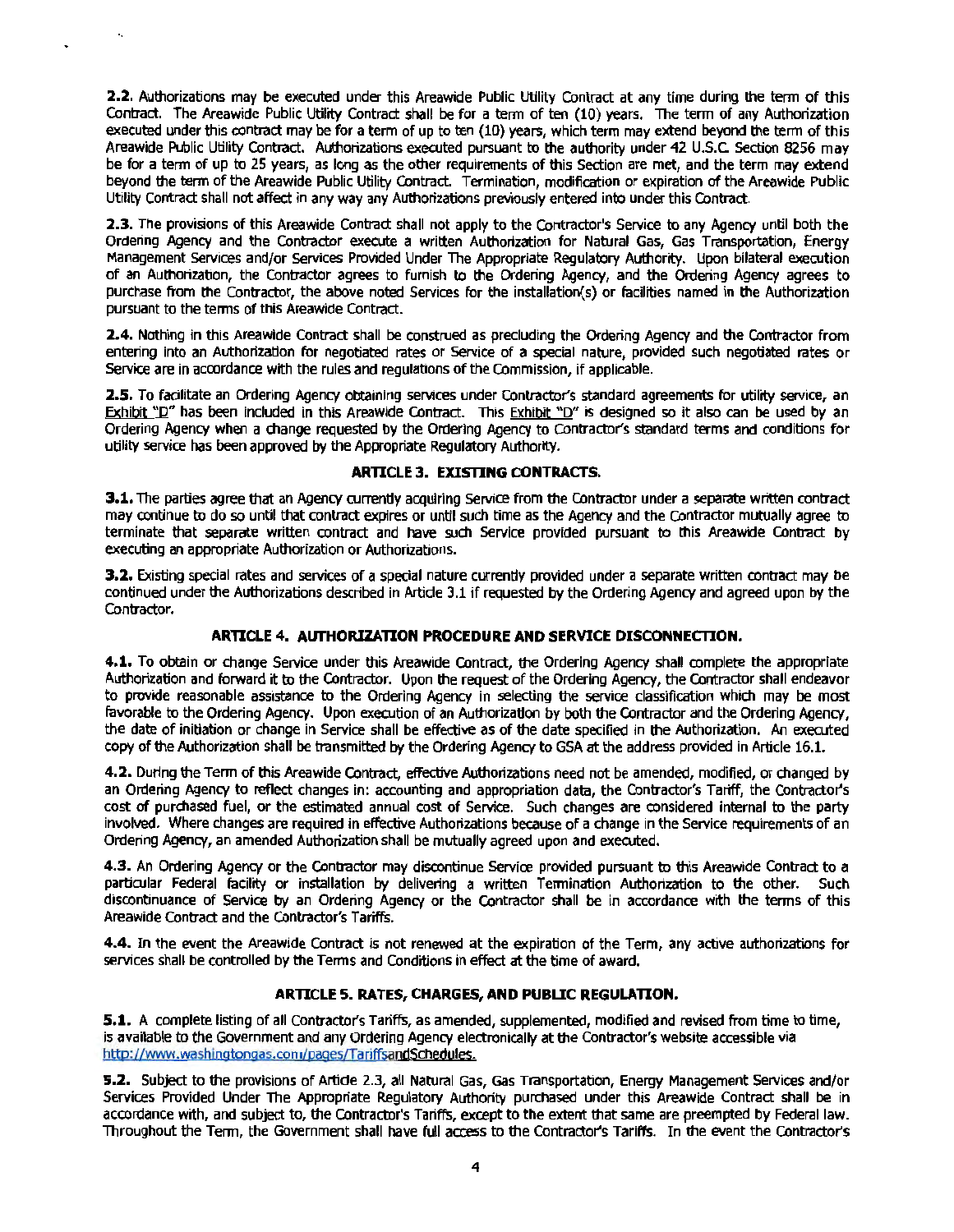Tariffs become inaccessible via the internet or the Ordering Agency does not have access to the internet, the Contractor agrees to provide newly effective or amended Contractor's Tariffs in accordance with the Contractor's Tariff distribution practices, policies and procedures applicable to all customers.

 $\ddot{\phantom{a}}$ 

**5.3.** If, during the Term of this Areawide Contract, the Commission approves a change in rates for services specified in Authorizations in effect hereunder, the Contractor agrees to continue to furnish, and the Ordering Agency agrees to continue to pay for, those Services at the newly approved rates from and after the date such rates are made effective. As provided in Article 4.2, modification of any Authorization hereunder is not necessary to implement higher or lower rates.

**5.4.** The Contractor hereby represents and warrants to the Government that the Service rates available to any Ordering Agency hereunder shall at all times not exceed those available to any other customer served under the same Service Classification for the same or comparable service, under like conditions of use. Nothing herein shall require the Contractor to apply service rates that are inapplicable to the Ordering Agency.

**5.5.** Reasonable written notice via an Authorization shall be given by the Ordering Agency to the Contractor, at the address provided in Article 16.2, of any material changes proposed in the volume or characteristic of utility services required by the Ordering Agency.

**5.6.** To the extent required by the Contractor's Tariffs, the Commission's rules and regulations, or the Contractor's policies and practices applicable to all customers, and in accordance therewith, any necessary extension, alteration, relocation, or reinforcement of the Contractor's transmission or distribution lines, related special facilities, Service arrangements, demand side management services (including any rebates to which the Ordering Agency may be entitled), energy audit services, or other Services required or requested by an Ordering Agency shall be provided and, as applicable, billed for, by the Contractor. To the extent available from the Contractor, the Contractor shall provide and, as applicable, bill for such technical assistance on or concerning an Ordering Agency's equipment (such as the inspection or repair of such equipment) as may be requested by such Ordering Agency. The charges for such technical assistance shall be calculated at the time the technical assistance is rendered, as mutually agreed upon by the Contractor and the Agency, and shall comply with Contractor's Tariffs, if applicable. The Authorization or any other agreement used to obtain and provide the matters, Services, or technical assistance described in this Artide 5.6 shall contain information descriptive of the matters, Services, or technical assistance required or requested, induding the amount of (or method to determine) any payment to be made by the Ordering Agency to the Contractor for the provision of said matters, Services, or technical assistance.

**5.7.** Any charges for matters or Services referenced in Artide 5.6 hereof which are not established by the Contractor's Tariffs shall be subject to audit by the Ordering Agency prior to payment; provided, however, that notwithstanding such right to audit, payment for the matters and Services referenced in Altide 5.6 thereof shall not be unreasonably withheld or denied. The Contractor further warrants and represents to the Government that charges for the matters or Services referenced in Article 5.6 hereof will not exceed the charges billed to other customers of the Contractor served under the same Service Oassification for like matters or Services provlded under similar circumstances.

**5.8.** The requirements of the Disputes clause at FAR 52.233-1 are supplemented to provide that matters involving the interpretation of Contractor's Tariff(s) are subject to the jurisdiction and regulation of the Commission.

#### **ARTICLE 6. BILLS AND BILUNG DATA.**

**6.1** The Natural Gas, Gas Transportation, Energy Management Services and/or Services Provided Under The Appropriate Regulatory Authority supplied hereunder shall be billed to the Ordering Agency at the address specified in each Authorization. Bills shall be submitted in original only, unless otherwise specified in the Authorization. All bills shall contain such data as is required by the Commission to substantiate the billing and such other reasonable and available data as may be requested by the Ordering Agency, provided that such other data are contained in bills provided to other customers ofthe Contractor served under the same Service Classification as the Ordering Agency.

#### **ARTICLE 7. PAYMENTS FOR SERVICES.**

**7.1.** Payments hereunder shall not be paid in advance of Services rendered. The Ordering Agency shall effect payment of all bills for regulated Services rendered under this Areawide Contract in accordance with the terms ofthe contractor's Tariff. All bills are rendered as "net" bills which will be subject to *a* late payment charge of three percent (3%) of net bill when not paid within seventeen (17) days following the mailing of the bill; provided, however, that any customer requesting an adjusted due date shall be allowed an additional period of time of not more than an additional thirty (30) days for payment of the net bill as hereinafter provided. Contractor may, at its option, forego the assessment of a late payment charge. Changes In the Contractor's Tariff provisions for the payment of bills shall supersede the provisions of this paragraph to the extent of the applicability of such changes.

**7.2.** The Ordering Agency will make invoice payments for Services not subject to the direct oversight of the Commission in accordance with the provisions of the FAR Subpart 52.232-25 (Article 14.1-43). The interest rate for late payments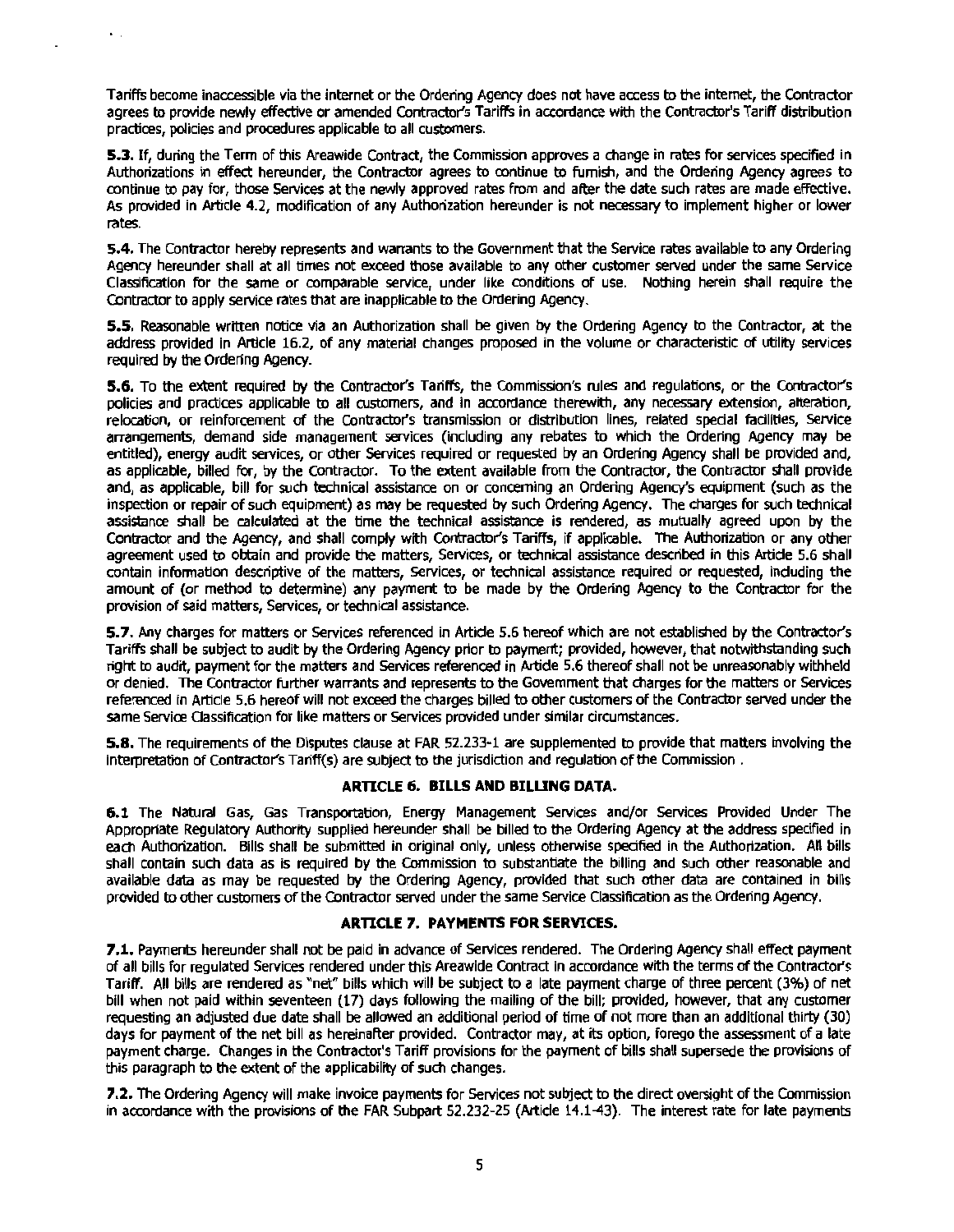made pursuant to this dause shall be computed in accordance with the Office of Management and Budget prompt payment regulations at 5 C.F.R. 1315.

 $\bullet$ 

**7.3.** Payments hereunder shall not normally be made in advance of services rendered In accordance with 48 C.F.R. Subpart 32.4, unless required by the Contractor's Tariff. The applicability of this provision is limited to connection charge and line extension payments specifically cited in the Contractor's Tariff.

**7.4.** Each payment made by Treasury check to the Contractor shall include the Contractor's billing stub(s), or a Government or Ordering Agency payment document, that clearly and correctly lists all of the Contractor's account numbers to which the payment applies and the dollar amount applicable to each account. If payment is by Electronic Funds Transfer either through the Automated Clearing House (ACH) or the Federal Reserve Wire Transfer System, the provisions of FAR Subpart 52.232-33 shall apply (See Article 14.1-44).

#### **ARTICLE 8. CONTRACTOR·OWNED METERS.**

**8.1.** Metering equipment of standard manufacture suitable to measure all utility services supplied by the Contractor hereunder shall be furnished, installed, calibrated and maintained by the Contractor at its expense. In the event any meter fails to register or registers incorrectly, as detennined by the regulations of the Commission, billing adjustments shall be made in accordance with such regulations.

**8.2.** The Contractor, so far as possible, shall read all meters monthly in accordance with the Contractor's Tariff and the Commission's regulations.

**8.3.** Meters shall be inspected upon installation at no direct charge to the Ordering Agency. Subsequent inspection, periodic testing, repair, and replacement of meters shall be done in such place and manner as provided by the Commission's regulations. Upon notice that a meter is failing to register correctly, the Contractor shall take steps to effect replacement or repair in accordance with the requirements of the Appropriate Regulatory Authority. Ordering Agencies shall have the right to request a meter test in accordance with the procedures prescribed in the Commission's regulations. The tests and applicable meter accuracy standards are those set forth in the Commission's regulations. The expense of meter tests shall be borne by the party designated as responsible therefore in the Commission's regulations.

**8.4.** For the purPoses of this Artide 8, references to meters shall apply only to Contractor-owned metering devices installed and maintained by the Contractor in accordance with Commission guidelines for utility service(s). References to meters under this Article shall not apply to meters that are to be installed by the Contractor at the request of an Ordering Agency, to be owned by the Government as a part of an Authorization for Energy Management Service or other service not regulated by the Commission.

#### **ARTICLE 9. EQUIPMENT AND FAQLITIES.**

**9.1.** Subject to the provisions of Article 5.6 hereof, the responsibility for owning, furnishing, installing, and maintaining all equipment and facilities (other than meters) required to supply service at the delivery point(s) specified in an Authorization shall be determined in accordance with the Contractor's regulated Tariffs. The Ordering Agency shall provide, free of charge to the Contractor, mutually agreeable locations on its premises for the installation of meters and such other equipment furnished and owned by the Contractor and necessary to supply Service hereunder. The Contractor shall, at all times during the Term of this Areawide Contract, operate and maintain at its expense such equipment or facilities as for which it has responsibility in accordance with this Article 9.1, and shall assume all taxes and other charges in connection therewith. Notwithstanding anything to the contrary in FAR 52.241-5 (Contractor's Facilities (FEB 1995)), to the extent required by the Contractor's Tariffs and the Commission's rules and regulations, and in accordance thereof, such equipment and facilities as for which the Contractor has responsibility in accordance with this Article 9.1 shall be removed, or any underground equipment or facilibes for which the Contractor has responsibility in accordance with this Article 9.1, such underground equipment or facilities may be abandoned, and in both cases, the Agency's premises restored, by the Contractor at its expense, within a reasonable time after discontinuance of service to the Ordering Agency.

**9.2.** All necessary rights-of"way, easements and such other rights necessary to permit the Contractor to perform under this Areawide Contract shall be obtained and the expense for same borne in accordance with the Contractor's Tariffs, any other terms and conditions set forth in an Authorization, and the Commission's rules and regulations.

9.3. Prior to the Contractor commencing construction on the property of the Ordering Agency, the Ordering Agency shall, at its own expense, provide the Contractor with copies of maps and other records of existing Government-owned on-site utilities and other potential obstructions, as deemed necessary by the Contractor. In addition, the Ordering Agency, at its own expense, shall locate and field-mark existing Government-owned on-site underground utilities prior to the Contractor commencing construction. As an option, the Ordering Agency may request the Contractor to provide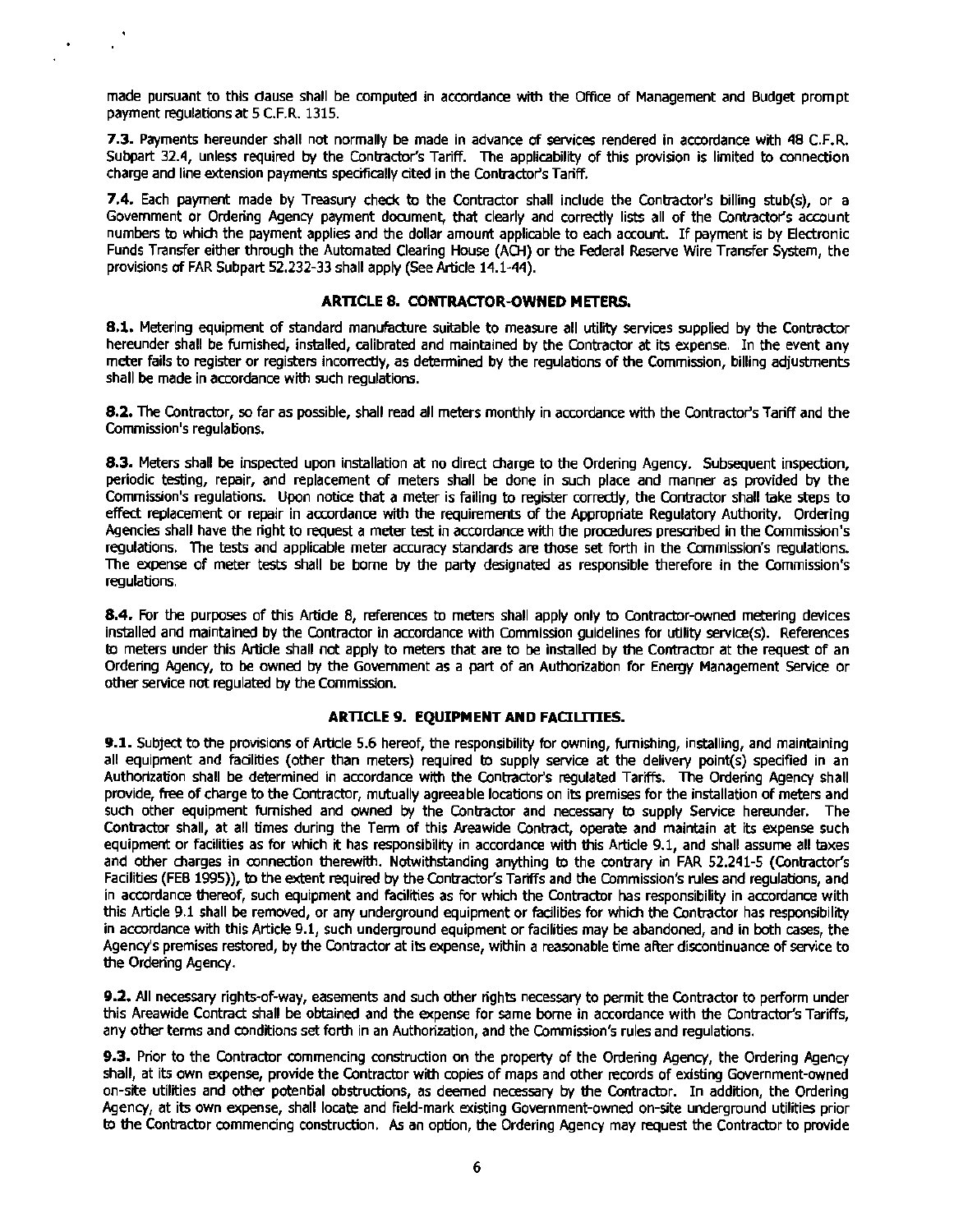these services within the scope of the Authorization, at an additional expense, if mutually agreed to by both parties. The Ordering Agency shall, 8 at its own expense, identify and remove or otherwise render safe any and all unexploded ordinance on the property of the Ordering Agency prior to the Contractor commencing construction.

#### **ARTICLE 10. UABILITY.**

**10.1.** If the Government and/or an Ordering Agency has limited or restricted the Contractor's right of access under Article 11 and thereby interfered with the Contractor's ability to supply service or to correct dangerous situations which are a threat to public safety, Contractor shall be excused from any contractual obligations that are affected by the Government's limitation or restriction on Contractor's right of access and the Government shall be responsible for any liability resulting from such restricted or limited access to the extent permitted by law and authorized by appropriations. This Article (10.l) shall not be construed to limit the Government's liability under applicable law.

**10.2.** The Contractor's liability to the Government and to any Ordering Agency for any failure to supply Service, for any interruptions in Service, and for any irregular or defective Service shall be determined in accordance with the Contractor's Tariffs and any other terms and conditions set forth in an Authorization.

**10.3.** Except as provided above, and in accordance with the Contractor's Tariff and Terms and Conditions of Service, the Government shall not be liable for damage or injury to any person or property, including death, occasioned solely by the Contractor's, its employees' or agents' negligent installation, use, operation or intentional misuse of the Contractor's equipment or facilities.

**10.4.** In accordance with the Contractor's Tariff and/or Terms and Conditions of Service, neither the Contractor nor its employees or agents, shall be liable for damage or injury to any person or property, indudlng death, occasioned solely by the negligent installation, use, operation or intentional misuse of Contractor's equipment or facilities by the Government, its employees or agents.

**10.5.** The Contractor shall not be liable for incidents arising out of or in any way connected with the violation or compliance with any local, state or federal environmental law or regulation resulting from pre-existing conditions at a Government job site, release or spill of any pre-existing Hazardous Materials or Hazardous Waste, or out of the management and disposal of any pre-existing contaminated soils or ground water, hazardous or non-hazardous, removed from the ground as a result of work performed by the Contractor.

**10.6.** The Government agrees to accept full responsibility for and bear all costs associated with pre-existing environmental liability. Responsibility for testing, abatement, remediation, and/or disposal of Hazardous Material, including, but not limited to, contaminated soil, lead paint, asbestos, fuel oil, or underground fuel oil tanks, shall remain with the Government. Where there is reason to suspect that Hazardous Material is present at the work site, or where Hazardous Material is encountered during the course of work being performed, the Contractor shall stop work, notify the Contracting Officer and Activity personnel, and request that the Government test the work site for such Hazardous Material and appropriately abate and dispose of such Hazardous Material. Once the work site has been cleared of all Hazardous Material, the Contractor shall resume work in that area.

#### **ARTICLE 11. ACCESS TO PREMISES.**

**11.1.** The Contractor shall have access to the premises served at all reasonable times during the Term of any Authorization executed under this Areawide Contract and for a reasonable period of time following its expiration or termination, whichever occurs earliest, to perform certain work, which shall include but not be limited to the following: for the purpose of reading meters, making installations, repairs, or removals of the Contractor's equipment, or for any other proper purposes hereunder provided, however, that proper military or other governmental authority may limit or restrict such right of access in any manner considered by such authority to be reasonably necessary or advisable. However, any such limitation or restriction shall not be to the extent to prohibit the Contractor's ability to complete all work incident to the termination or expiration of this Areawide Contract.

#### **ARTICLE 12. PARTIES OF INTEREST.**

**12.1.** This Areawide Contract shall be binding upon and inure to the benefit of the successors, legal representatives, and assignees of the respective parties hereto.

**12.2.** When the Contractor becomes aware that a change in ownership or company name has occurred, or is certain to occur, the Contractor shall notify the Contracting Officer at the address provided in Article 16.1 not later than thirty (30) days after the effectiveness of any such ownership or name change. In the event the Contractor fails to make the notification required by this Artide 12.2, the Government cannot guarantee the timely payment of outstanding invoices in accordance with the provisions of Article 7.1; however, the Government shall be responsible for all payments related to the Services provided by the Contractor hereunder.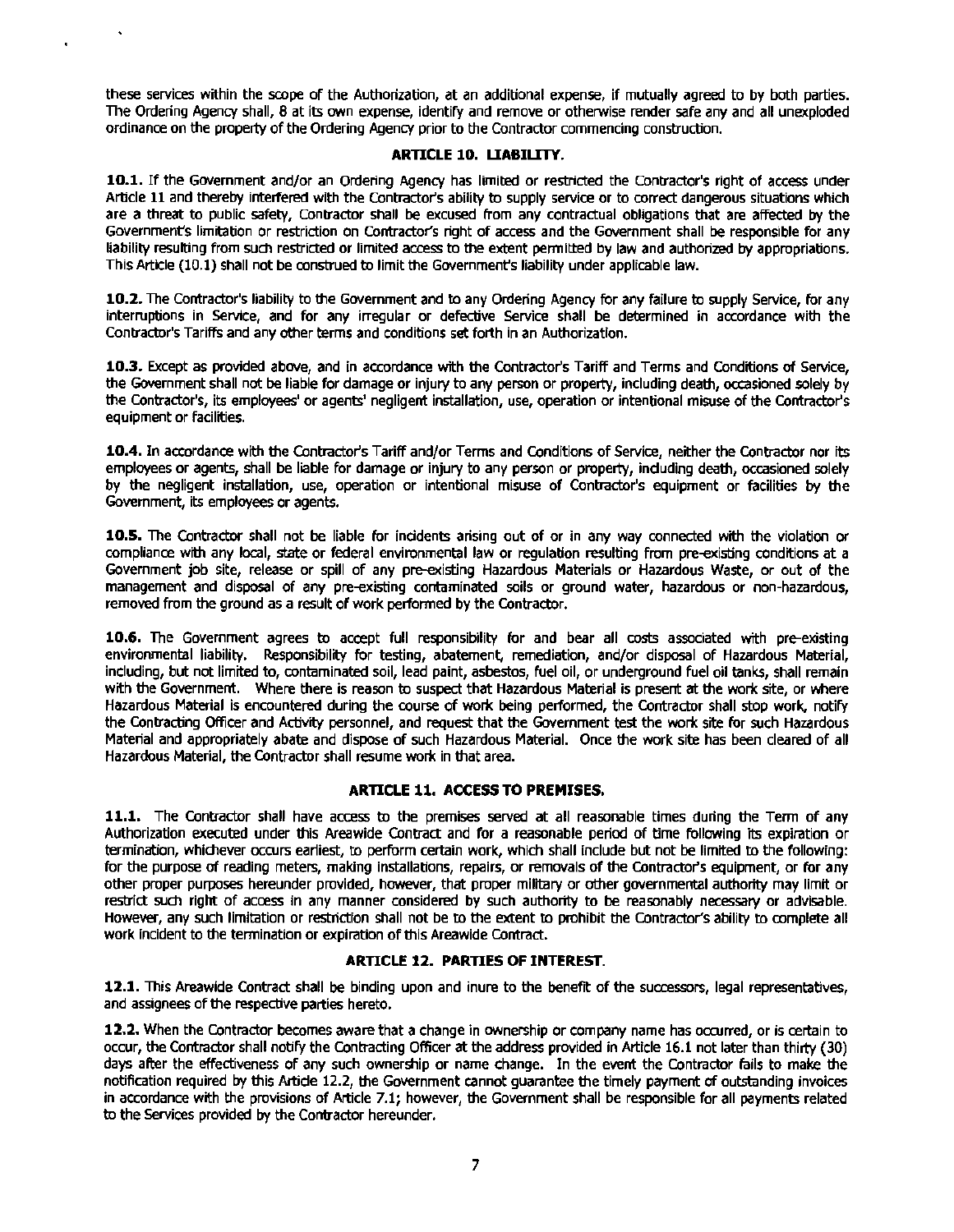#### **ARTICLE 13. REPRESENTATIONS AND CERTIFICATIONS.**

**13.1.** This Areawide Contract incorporates by reference the representations and certifications made by the Contractor which shall be filed annually electronically at www.sam.gov.

**13.2.** Contractor represents that the following persons are currently authorized to negotiate and execute on its behalf with the U.S. Government in connection with this Areawide Contract: (List names, titles, and telephone numbers of the authorized negotiators):

- 1. Lou Hutchinson, Vice President and Chief Revenue Officer, Washington Gas (703-703-5526)
- 2. Michael Macoff, Sales Manager, Washington Gas (703-750-5161)
- 3. Sanjiv Mahan, President, WGL Energy Systems, Inc. (703-333-3939)
- 4. John Dukes, General Manager, WGL Energy Systems, Inc. (703-333-3939)

Contractor reserves the right to amend the above-list of persons at any time by delivering written notice to the Government at the address provided in Artide 16.1.

#### **ARTICLE 14. SUPPLEMENTAL CLAUSES.**

**14.1. 52.252·2** Clauses Incorporated by Reference. (FEB 1998)

This Areawide Contract incorporates one or more clauses by reference, with the same force and effect as if they were given in full text. Upon request, the Contracting Officer will make their full text available. The Contractor is cautioned that the listed provisions and clauses may include blocks that must be completed by the Contractor and/or submitted with its documentation. In lieu of submitting the full text of those provisions and clauses, the Contractor may identify the provision and/or clause by paragraph identifier and provide the appropriate information with its documentation. Also, the full text of a clause may be accessed electronically at http//:www.arnet.oov.

|     | FAR REF       | Federal Acquisition Regulation                                                                 |
|-----|---------------|------------------------------------------------------------------------------------------------|
| 1.  | $52,203-3$    | <b>GRATUITIES (APR 1984)</b>                                                                   |
| 2.  | 52.203-5      | COVENANT AGAINST CONTINGENT FEES (MAY 2014)                                                    |
| з.  | 52.203-6      | RESTRICTIONS ON SUBCONTRACTOR SALES TO THE GOVERNMENT (SEPT 2006)                              |
| 4.  | 52.203-7      | ANTI-KICKBACK PROCEDURES (MAY 2014)                                                            |
| 5.  | 52.203-8      | CANCELLATION, RESCISSION, AND RECOVERY OF FUNDS FOR ILLEGAL OR IMPROPER<br>ACTIVITY (MAY 2014) |
| 6.  | 52.203-10     | PRICE OR FEE ADJUSTMENT FOR ILLEGAL OR IMPROPER ACTIVITY (MAY 2014)                            |
| 7.  | 52.203-11     | CERTIFICATION AND DISCLOSURE REGARDING PAYMENTS TO INFLUENCE CERTAIN                           |
|     |               | FEDERAL TRANSACTIONS (SEPT 2007)                                                               |
| 8   | 52.203-12     | LIMITATION ON PAYMENTS TO INFLUENCE CERTAIN FEDERAL TRANSACTIONS                               |
|     |               | (OCT 2010)                                                                                     |
| 9.  | 52.204-4      | PRINTED OR COPIED DOUBLE-SIDED ON RECYCLED PAPER (MAY 2011)                                    |
| 10. | 52.204-5      | WOMEN-OWNED BUSINESS (OTHER THAN SMALL BUSINESS) (MAY 1999).                                   |
| 11. | 52.204-9      | PERSONAL IDENTITY VERIFICATION OF CONTRACTOR PERSONNEL (JAN 2011)1,2                           |
| 12. | 52.204-7      | CENTRAL CONTRACTOR REGISTRATION (JUL 2013)                                                     |
| 13. | 52.209-6      | <b>PROTECTING</b><br>THE GOVERNMENT'S INTEREST WHEN<br><b>WITH</b><br><b>SUBCONTRACTING</b>    |
|     |               | CONTRACTORS DEBARRED, SUSPENDED, OR PROPOSED FOR DEBARMENT (OCT 2015)                          |
| 14. | 52.215-2      | AUDIT AND RECORDS-NEGOTIATION (OCT 2010) 1                                                     |
| 15. | 52.215-10     | PRICE REDUCTION FOR DEFECTIVE COST OR PRICING DATA (AUG 2011)1                                 |
| 16. | 52.215-12     | SUBCONTRACTOR COST OR PRICING DATA (OCT 2010)1                                                 |
| 17  | 52.215-14     | INTEGRITY OF UNIT PRICES (OCT 2010)1                                                           |
| 18. | 52.215-20     | REQUIREMENTS FOR COST OR PRICING DATA OR INFORMATION OTHER THAN COST OR                        |
|     |               | PRICING DATA (OCT 2010)1                                                                       |
| 19. | 52.219-8      | UTILIZATION OF SMALL BUSINESS CONCERNS (OCT 2014)                                              |
| 20. | 52.219-9      | SMALL BUSINESS SUBCONTRACTING PLAN (OCT 2015)                                                  |
| 21. | 52.219-16     | LIQUIDATED DAMAGES-SUBCONTRACTING PLAN (JAN 1999)                                              |
| 22. | $52.222 - 3$  | CONVICT LABOR (JUNE 2003)                                                                      |
| 23. | $52.222 - 21$ | PROHIBITION OF SEGREGATED FACILITIES (APR 2015)                                                |
| 24. | 52.222-26     | EQUAL OPPORTUNITY (APR 2015)                                                                   |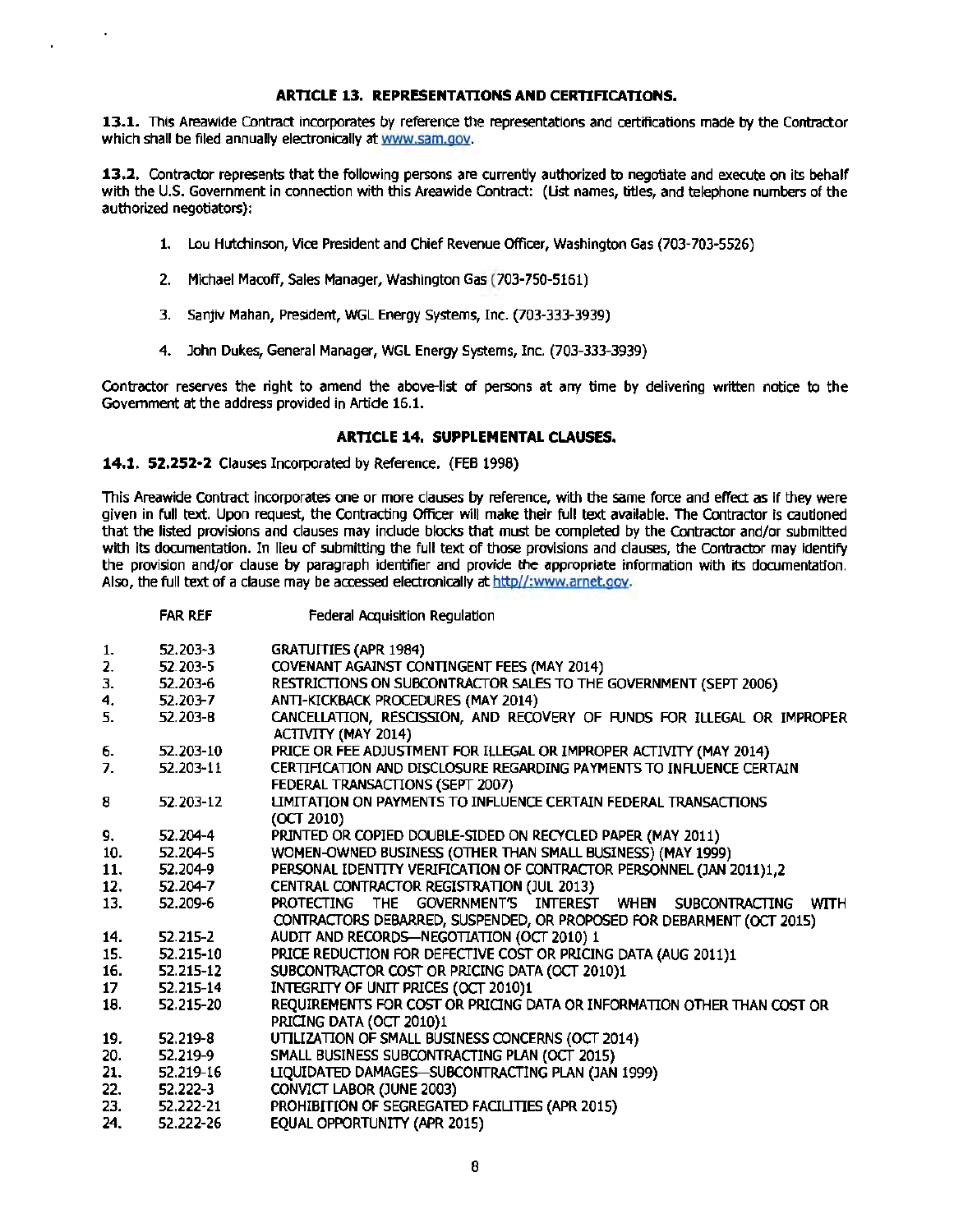| 25. | 52.222-35    | EQUAL OPPORTUNITY FOR VETERANS (OCT 2015)                                    |
|-----|--------------|------------------------------------------------------------------------------|
| 26. | 52.222-36    | AFFIRMATIVE ACTION FOR WORKERS WITH DISABILITIES (JUL 2014)                  |
| 27. | 52.222-37    | EMPLOYMENT REPORTS ON VETERANS (OCT 2015)                                    |
| 28. | 52.222-38    | COMPLIANCE WITH VETERANS' EMPLOYMENT REPORTING REQUIREMENTS (SEPT 2010)      |
| 29. | 52,222-50    | COMBATING TRAFFICKING IN PERSONS (MAR 2015)                                  |
| 30. | 52.222-54    | EMPLOYMENT ELIGIBILITY VERIFICATION (OCT 2015)                               |
| 31. | 52.223-4     | RECOVERED MATERIAL CERTIFICATION (MAY 2008)1                                 |
|     |              |                                                                              |
| 32. | 52.223-5     | POLLUTION PREVENTION AND RIGHT-TO-KNOW INFORMATION (MAY 2011)                |
| 33. | 52.223-6     | DRUG-FREE WORKPLACE (MAY 2001)                                               |
| 34. | 52.223-9     | ESTIMATE OF PERCENTAGE OF RECOVERED MATERIAL CONTENT FOR EPA-                |
|     |              | DESIGNATED ITEMS (MAY 2008)1,3                                               |
| 35. | 52.223-15    | ENERGY EFFICIENCY IN ENERGY-CONSUMING PRODUCTS (DEC 2007) 1                  |
| 36. | 52.223-17    | AFFIRMATIVE PROCUREMENT OF EPA-DESIGNATED ITEMS IN<br><b>SERVICE</b><br>AND. |
|     |              | CONSTRUCTION CONTRACTS (MAY 2008)1                                           |
| 37. | 52,225-13    | RESTRICTIONS ON CERTAIN FOREIGN PURCHASES (JUNE 2008)                        |
| 38. | 52.232-11    | EXTRAS (APR 1984)                                                            |
| 39. | 52.232-17    | <b>INTEREST (MAY 2014)</b>                                                   |
| 40. | 52.232-18    | AVAILABILITY OF FUNDS (APR 1984)                                             |
|     |              | AVAILABILITY OF FUNDS FOR THE NEXT FISCAL YEAR (APR 1984)4                   |
| 41. | 52.232.19    |                                                                              |
| 42. | 52.232-23    | ASSIGNMENT OF CLAIMS (MAY 2014)                                              |
| 43. | 52,232-25    | PROMPT PAYMENT (JUL 2013)1                                                   |
| 44. | 52.232-33    | PAYMENT BY ELECTRONIC FUNDS TRANSFER-CENTRAL CONTRACTOR REGISTRATION         |
|     |              | (JUL 2013)                                                                   |
| 45. | 52.232-35    | DESIGNATION OF OFFICE FOR GOVERNMENT RECEIPT OF ELECTRONIC FUNDS TRANSFER    |
|     |              | INFORMATION (JUL 2013) 1,2                                                   |
| 46. | 52.232-36    | PAYMENT BY THIRD PARTY (MAY 2014) 2                                          |
| 47. | 52.232-37    | MULTIPLE PAYMENT ARRANGEMENTS (MAY 1999)                                     |
| 48. | 52.233-1     | DISPUTES (MAY 2014)                                                          |
| 49. | 52.233-4     | APPLICABLE LAW FOR BREACH OF CONTRACT CLAIM (OCT 2004)                       |
|     |              | PROTECTION OF EXISTING VEGETATION, STRUCTURES, EQUIPMENT, UTILITIES, AND     |
| 50. | 52.236-9     |                                                                              |
|     |              | IMPROVEMENTS (APR 1984)                                                      |
| 51. | 52.237-2     | PROTECTION OF GOVERNMENT BUILDINGS, EQUIPMENT, AND VEGETATION                |
|     |              | (APR 1984)                                                                   |
| 52. | 52.241-2     | ORDER OF PRECEDENCE-UTILITIES (FEB 1995)                                     |
| 53. | 52.241-3     | SCOPE AND DURATION OF CONTRACT (FEB 1995)4                                   |
| 54. | $52.241 - 4$ | CHANGE IN CLASS OF SERVICE (FEB 1995)                                        |
| 55. | $52.241 - 5$ | CONTRACTOR'S FACILITIES (FEB 1995)                                           |
| 56. | 52.241-6     | SERVICE PROVISIONS (FEB 1995)4                                               |
| 57. | 52.241-7     | CHANGE IN RATES OR TERMS AND CONDITIONS OF SERVICE FOR REGULATED             |
|     |              | SERVICES (FEB 1995)                                                          |
| 58. | 52.241-8     | CHANGE IN RATES OR TERMS AND CONDITIONS OF SERVICE FOR UNREGULATED           |
|     |              | <b>SERVICES (FEB 1995) 1,3</b>                                               |
|     | 52.241-9     | CONNECTION CHARGE (FEB 1995) 2,3                                             |
| 59. |              |                                                                              |
| 60. | 52.241-9     | CONNECTION CHARGE (ALT I) (FEB 1995)2,3                                      |
| 61. | 52.241-10    | TERMINATION LIABILITY (FEB 1995)2,3                                          |
| 62. | 52.241-12    | NONREFUNDABLE, NONRECURRING SERVICE CHARGE (FEB 1995) 2,3                    |
| 63. | 52.242-13    | BANKRUPTCY (JULY 1995)                                                       |
| 64. | 52.243-1     | CHANGES-FIXED PRICE (AUG 1987)                                               |
| 65. | 52.244-5     | COMPETITION IN SUBCONTRACTING (DEC 1996)1                                    |
| 66. | 52.244-6     | SUBCONTRACTS FOR COMMERCIAL ITEMS (OCT 2015)                                 |
| 67. | 52.246-25    | LIMITATION OF LIABILITY-SERVICES (FEB 1997)                                  |
| 68. | 52.248-1     | VALUE ENGINEERING (ALT I) (OCT 2010)1                                        |
| 69. | 52.249-4     | TERMINATION FOR CONVENIENCE OF THE GOVERNMENT (SERVICES) (SHORT FORM) (APR   |
|     |              | 1984)                                                                        |
|     |              |                                                                              |
| 70. | 52.249-8     | DEFAULT (FIXED-PRICE SUPPLY AND SERVICE) (APR 1984) 1                        |
| 71. | 552.241-70   | AVAILABILITY OF FUNDS FOR THE NEXT FISCAL YEAR OR QUARTER (SEPT 2010)        |
| 72. | 552.241-71   | DISPUTES (UTILITY CONTRACTS) (AUG 2010)                                      |

 $\ddot{\phantom{0}}$  .

 $\ddot{\phantom{0}}$ 

1 INDICATES THAT THE CLAUSE APPLIES TO THE ENERGY MANAGEMENT AUTHORIZATION AND ONLY TO THE EXTENT THAT THE CONTRACTING OFFICER OF THE DELIVERY ORDER DETERMINES THAT THE CLAUSE IS NECESSARY FOR EFFICTENT CONTRACT ADMINISTRATION.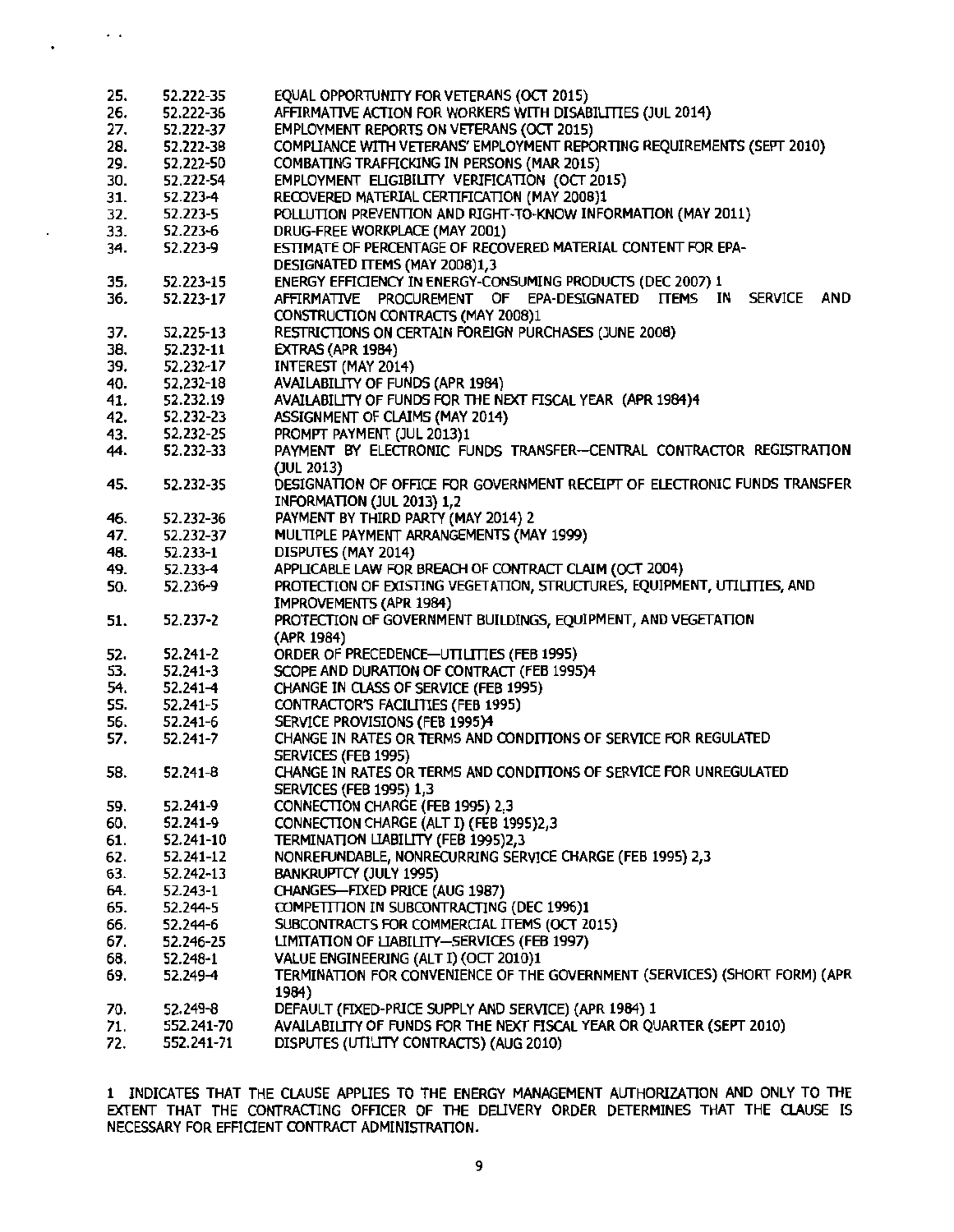2 INDICATES THAT THE CLAUSE APPLIES TO THE GAS SERVICE AUTHORIZATION AND ONLY TO THE EXTENT THAT THE CONTRACTING OFFICER OF THE DELIVERY ORDER DETERMINES THAT THE CLAUSE IS NECESSARY FOR EFFIOENT CONTRACT ADMINISTRATION.

3 THE REFERENCED CLAUSE SHOULD BE INCLUDED IN FULL TEXT IN THE AUTHORIZATION FOR GAS SERVICE. 4 INDICATES THAT THE CLAUSE HAS BEEN INCLUDED WITHIN THE TEXT OF THE AREAWIDE CONTRACT ON A "SUBSTANTIALLY THE SAME" BASIS AS REQUIRED BY SUBPART 41.501(A) OF THE FEDERAL ACQUISffiON REGULATIONS.

#### 14.2 Unregulated Services.

Pursuant to this Areawide Contract, the Contractor may provide energy related services that are not subject to rate and tariff regulations by the Commission under a pre-approved alternative (FAR 52.241-8) that demonstrates the Contractor will provide these services under terms and conditions that are competitive and otherwise in the best interests of the Ordering Agency. If, as demonstrated by the Ordering Agency, the conditions for use of this preapproved alternative cannot be satisfied, then the Ordering Agency should consider the requirement of the Competition in Contracting Act of 1984 and the extent to which a competitive acquisition process is required to select and award a contract for these unregulated services. If an Authorization under this Areawide Contract is utilized, the prices and terms and conditions for unregulated services offered by the Contractor shall be negotiated subject to the requirements of FAR 41.5, subject to the general requirements of FAR 52.241-8. ·

14.3 Repeal of Clauses During Term of Areawide Contract.

If, during the Term of this Areawide Contract, any of the clauses contained in this Article are repealed, revoked, or dissolved by the Government, then such clauses shall no longer be part of this Areawide Contract as of the date of such repeal, revocation, or dissolution. The elimination of these clauses by reason of such repeal, revocation, or dissolution shall not affect the continuing validity and effectiveness of the remainder of this Areawide Contract or other clauses referenced in this Article. The parties' conduct thereafter shall be modified accordingly and reflect the repeal, revocation, or dissolution as related to their respective rights and obligations hereunder.

14.4 Clauses Incorporated in Full Text.

#### 1. 52.222-40 Notification of Employee Rights Under the National Labor Relations Act.

As prescribed in 22.1605, insert the following clause:

#### NOTIFICATION OF EMPLOYEE RIGHTS UNDER THE NATIONAL LABOR RELATIONS ACT (DEC 2010)

(a) During the term of this contract, the Contractor shall post an employee notice, of such size and in such form, and containing such content as prescribed by the Secretary of Labor, in conspicuous places in and about its plants and offices where employees covered by the National Labor Relations Act engage in activities relating to the performance of the contract, including all places where notices to employees are customarily posted both physically and electronically, in the languages employees speak, in accordance with 29 CFR 471.2 (d) and (f).

(1) Physical posting ofthe employee notice shall be in conspicuous places in and about the Contractor's plants and offices so that the notice is prominent and readily seen by employees who are covered by the National Labor Relations Act and engage in activities related to the performance of the contract.

(2) Ifthe Contractor customarily posts notices to employees electronically, then the Contractor shall also post the required notice electronically by displaying prominently, on any website that is maintained by the Contractor and is customarily used for notices to employees about terms and conditions of employment, a link to the Department of Labor's website that contains the full text of the poster. The link to the Department's website, as referenced in (b)(3) of this section, must read, "Important Notice about Employee Rights to Organize and Bargain Collectively with Their Employers."

(b) This required employee notice, printed by the Department of Labor, may be

(1) Obtained from the Division of Interpretations and Standards, Office of Labor-Management Standards, U.S. Department of Labor, 200 Constitution Avenue, NW., Room N-5609, Washington, DC 20210, (202) 693-0123, or from any field office of the Office of Labor-Management Standards or Office of Federal Contract Compliance Programs;

(2) Provided by the Federal contracting agency if requested;

(3) Downloaded from the Office of Labor-Management Standards Web site at

www.dol.gov/olms/regs/compliance/E013496.htm; or

(4) Reproduced and used as exact duplicate copies of the Department of Labor's official poster.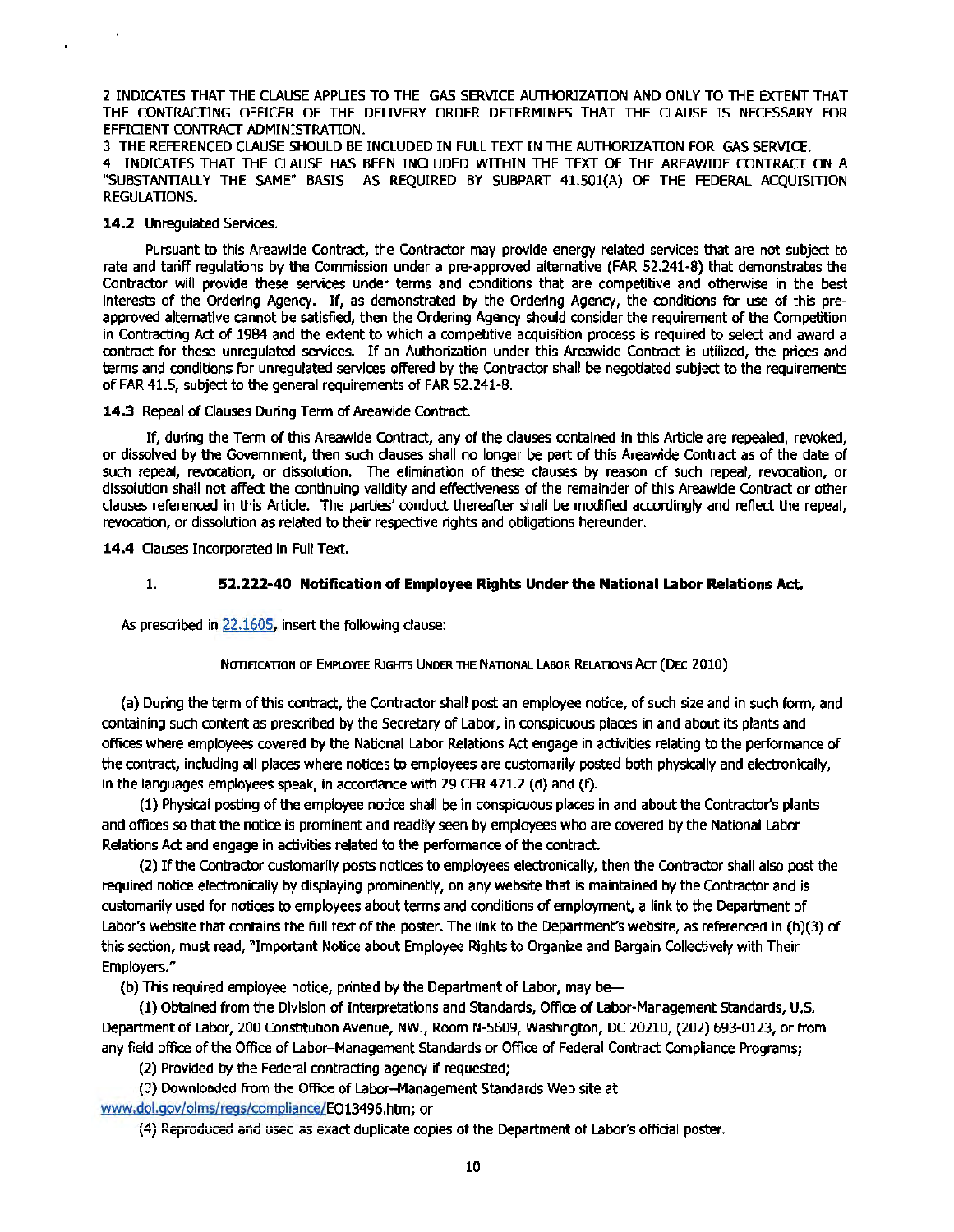(c) The required text of the employee notice referred to in this clause is located at Appendix A, Subpart A, 29 CFR Part 471.

(d) The Contractor shall comply with all provisions of the employee notice and related rules, regulations, and orders of the Secretary of Labor.

(e) In the event that the Contractor does not comply with the requirements set forth In paragraphs (a) through ( d) of this clause, this contract may be terminated or suspended in whole or in part, and the Contractor may be suspended or debarred in accordance with 29 CFR 471.14 and subpart 9.4. Such other sanctions or remedies may be imposed as are provided by 29 CFR part 471, which implements Executive Order 13496 or as otherwise provided by law.

(f) Subcontracts.

 $\ddotsc$ 

(1) The Contractor shall include the substance of this Cause, Including this paragraph (f), in every subcontract that exceeds \$10,000 and will be performed wholly or partially in the United States, unless exempted by the rules, regulations, or orders of the Secretary of Labor issued pursuant to section 3 of Executive Order 13496 of January 30, 2009, so that such provisions will be binding upon each subcontractor.

(2) The Contractor shall not procure supplies or services in a way designed to avoid the applicability of Executive Order 13496 or this dause.

(3) The Contractor shall take such action with respect to any such subcontract as may be directed by the Secretary *of*Labor as a means *of*enforcing such provisions, indudlng the imposition of sanctions for noncompliance.

(4) However, if the Contractor becomes involved in litigation with a subcontractor, or is threatened with such involvement, as a result of such direction, the Contractor may request the United States, through the Secretary of Labor, to enter into such litigation to protect the interests of the United States.

#### (End of dause)

#### 2. 52.241-7 Change in Rates or Terms and Conditions of Service for Regulated Services (FEB 1995)

The items included in Contractor's Tariff are available to the government and any Ordering Agency electronically at the Contractor's website, washingtongas.com/pagesfiariffsandRateSchedules. In addition, the government and any Ordering Agency may register at the website maintained by each of the respective Regulatory Commissions for each docket opened regarding Contractor for automatic electronic notifications pertaining to that docket. Contractor shall comply with the Commission's regulatory requirements applicable to notifications to Contractor customers for changes to Contractors Tariff.

#### (End of dause)

#### 3. 52.252-1 Solicitation Provisions Incorporated by Reference (FEB 1998)

As prescribed in 52.107(a), insert the following provision:

SOLICITATION PROVISIONS INCORPORATED BY REFERENCE (FEB 1998)

(SEE ARTICLE 14.1)

4. The requirements *of* the Disputes dause at Federal Acquisition Regulation (FAR) 52.233-1 are supplemented to provide that matters involving the interpretation of tariffed retail rates, tariff rate schedules, and tariffed terms provided under this Areawide Contract are subject to the jurisdiction and regulation ofthe Commission.

#### 14.4 State Taxes.

The contract price excludes all State and local taxes levied on or measured by the contract or sales price of the Services or completed supplies furnished under this Areawide Contract. The Government agrees either to pay the amount of the state or local taxes to the Contractor or provide evidence necessary to sustain an exemption from such taxes.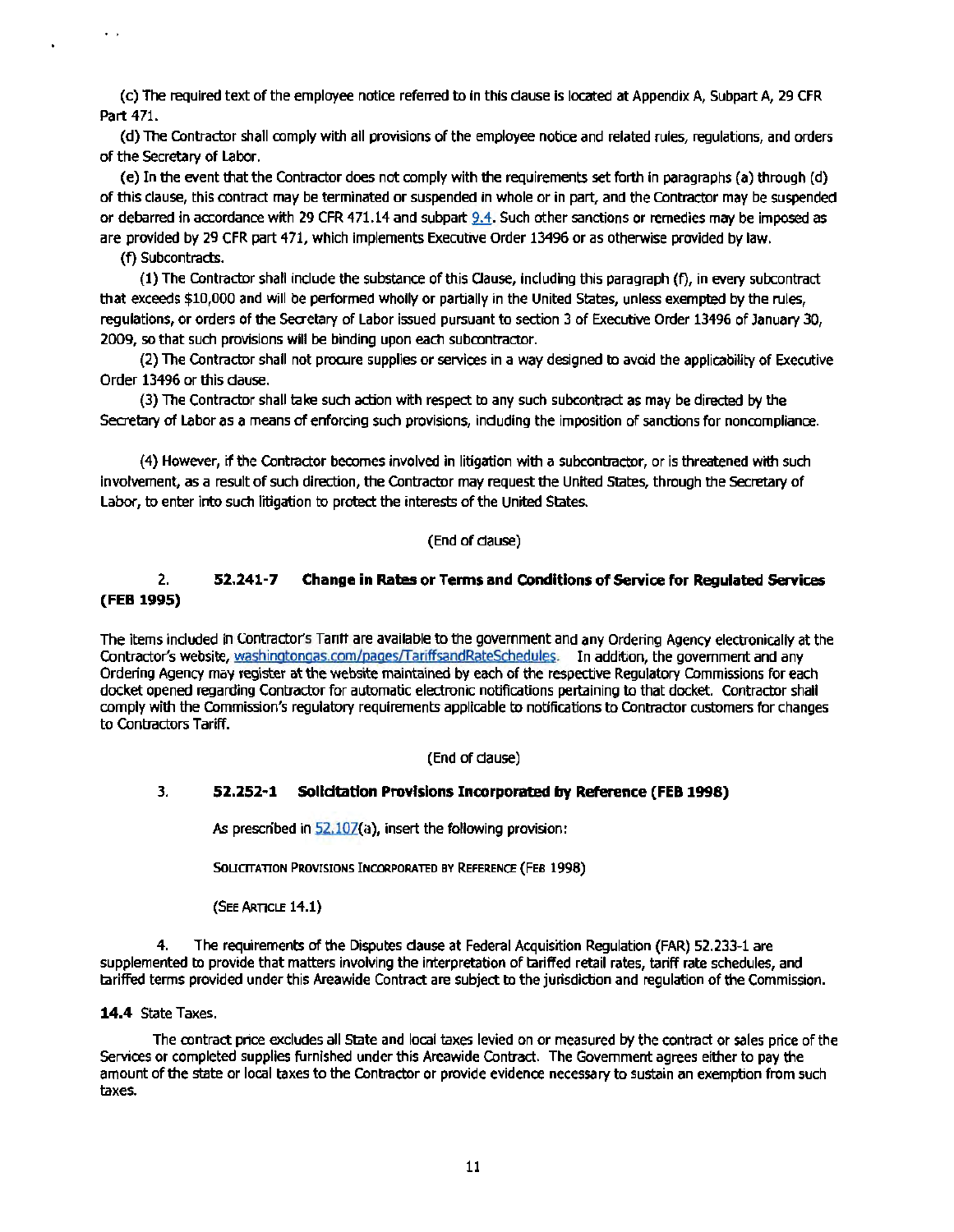#### **ARTICLE 15. SMALL BUSINESS SUBCONTRACTING PLAN.**

 $\mathbf{v} \in \mathbb{R}^d$ 

**15.1.** Made a part hereof by reference is a SUBCONTRACT1NG PLAN FOR SMALL BUSINESS CONCERNS, SMALL BUSINESS CONCERNS OWNED AND CONTROLLED BY SOCIALLY & ECONOMICALLY DISADVANTAGED INDMDUALS, HUB ZONE BUSINESS CONCERNS, WOMAN OWNED SMALL BUSINESS CONCERNS, VITERAN-OWNED SMALL BUSINESSES CONCERNS AND DISABLED VETERAN-OWNED BUSINESSES negotiated between the Contractor and the Government, which is applicable on a company wide basis pursuant to the requirements of Section 211 of P.L. 95-507, as amended (15 U.S.C. 637(d)). The Contractor expressly understands that this subcontracting plan is an annual plan and hereby agrees to submit a new subcontracting plan by November  $30<sup>th</sup>$  of each year during the Term of this Areawide Contract.

**15.2.** Information and announcements concerning current developments in the GSA Small Business Subcontracting Program are available on the GSA Energy Division web site accessible via http://www.gsa.gov/energy.

#### **ARTICLE 16. NOTICES.**

**16.1.** Unless specifically provided otherwise, all notices required to be provided to the Government under this Areawide Contract shall be mailed to: U. S. General Services Administration, PBS, Office of Facilities Management and Services Program; Director, Energy Division, 1800 F Street, NW Room 5116, Washington, DC 20405.

**16.2.** All inquiries and notices to the Contractor regarding this Areawide Contract shall be mailed to: Michael Macoff, Sales Manager; Sales & Economic Development **(Telephone Number:** mmacoff@washgas.com) or to such other person as the Contractor may hereafter designate in writing.

**16.3.** The Ordering Agency shall provide GSA with a copy of all fully executed Exhibits including any applicable attachments at the address provided in Artide 16.1.

#### **ARTICLE 17. REPORTING.**

The Contractor shall provide, as prescribed and directed by the Contracting Officer, an annual report on Subcontracting Plan Achievements, in accordance with the approved subcontracting plan for small business concerns and small business concerns owned and controlled by socially and economically disadvantaged individuals by October 30 of each year during the Term of this Areawide Contract. The report shall be submitted electronically utilizing the Small Business Administration's Electronic Subcontracting Reporting System. The website address of the system can be found at http://www.esrs.gov.

#### **ARTICLE 18. UTILITY ENERGY SERVICE CONTRACTS.**

**18.1.** Measurement and verification: ECM will not be normally considered unless a net overall energy usage or cost reduction can be demonstrated and verified. Verification standards for energy projects are established in the North-American Energy Measurement and Verification Protocol (NEMVP), published by the Department of Energy's Federal Energy Management Program (FEMP), or as agreed in the Authorization.

**18.2.** Unless otherwise provided by law, the following provisions shall apply:

(a) Payment for energy conservation measures, when authorized as EMS, shall be equal to the direct cost of capital or financing amortized over a negotiated payment term commencing on the date of acceptance of the completed installation;

**(b)** The payment term for Authorizations involving ECM should be calculated to enable the Ordering Agency's payment(s) to be lower than the estimated cost savings to be realized from its implementation. In no event, however, shall this term exceed eighty percent (80%) of the useful life of the equipment/material to be installed.

**18.3.** Subcontracting: The Contractor shall have the right and may perform any or all of its requested Services through subcontractors, including its unregulated affiliates. ECM subcontractors shall be competitively selected in accordance with FAR 52.244-5 (Competition in Subcontracting) (DEC 1996) (See Article 14). Subcontractor selection shall be based on cost, experience, past performance and other such factors as the Contractor and the Ordering Agency may mutually deem appropriate and reasonably related to the Government's minimum requirements. Upon request by the Government, the Contractor shall make available to the Contracting Officer all documents related to the selection of a subcontractor. In no event shall the Service be provided by subcontractors listed as excluded from Federal Procurement Programs maintained by GSA pursuant to 48 C.F.R. 9.404 in accordance with 52.209-6 (Protecting the Government's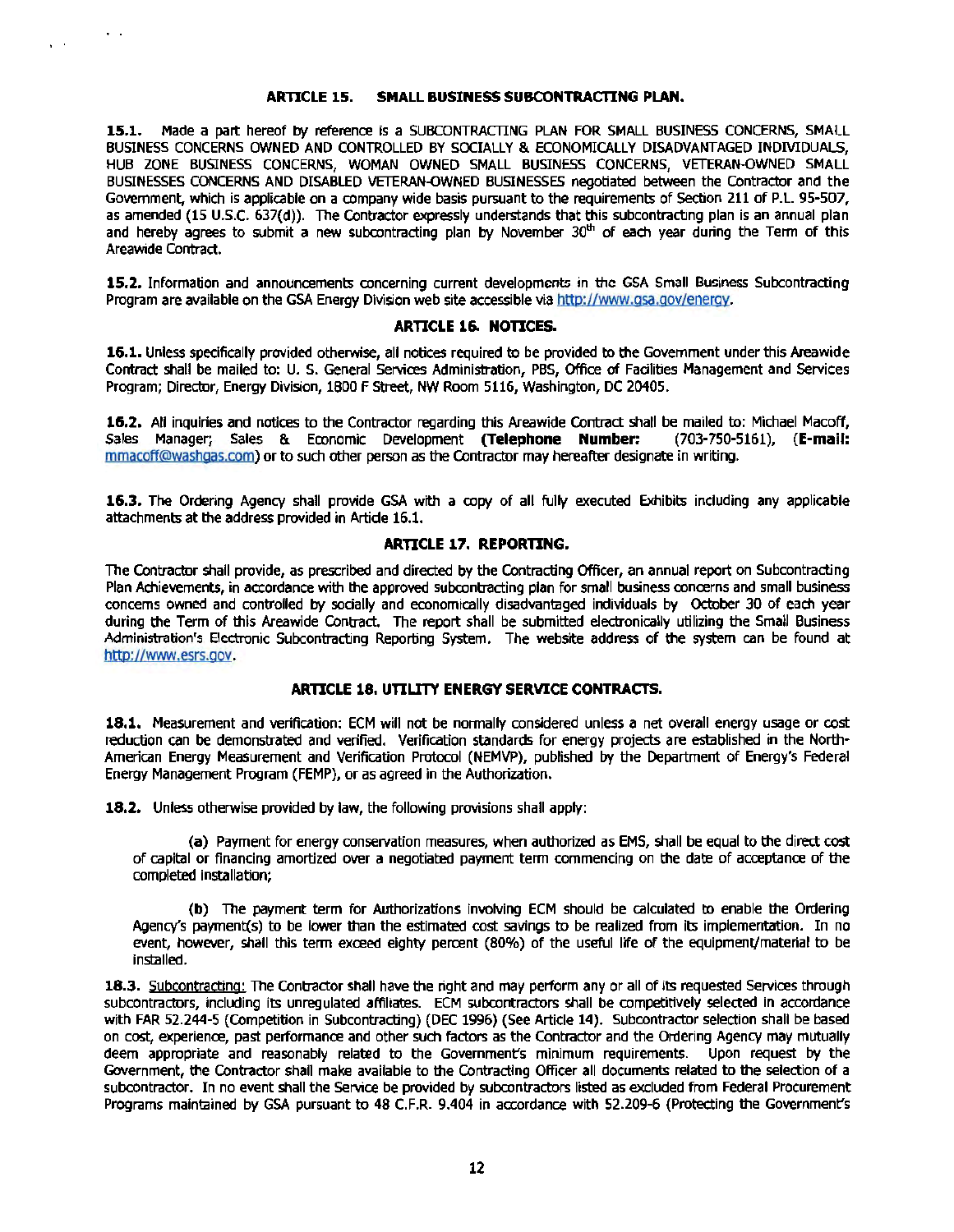Interest when Subcontracting with Contractors Debarred, Suspended, or Proposed for Debarment (AUG 2013) (See Artide 14)).

18.4. For all Authorizations involving Energy Conservation Measures, it is desirable to have a Warranty Clause that addresses the specific needs and requirements of the work being performed and equipment that is to be provided by the Contractor; however, in the absence of a Warranty Clause in the Authorization, the following language will serve as the default Clause:

The Company shall pass through to the Agency all warranties on equipment installed or provided by it or its subcontractors on Government property with the following representation:

CONTRACTOR ACKNOWLEDGES THAT THE UNITED STATES OF AMERICA WILL OWN OR LEASE THE EQUIPMENT AND/OR MATERIALS BBNG INSTALLED OR SUPPUED HEREUNDER, AND, ACCORDINGLY, AGREES THAT All WARRANTIES SET FORTH HEREIN, OR OTHERWISE PROVIDED BY LAW IN FAVOR OF CONTRACTOR SHALL INURE ALSO TO THE BENEFIT OF THE UNITED STATES AND THAT All CLAIMS ARISING FROM ANY BREACH OF SUCH WARRANTIES OR AS A RESULT OF DEFECTS IN OR REPAIRS TO SUCH EQUIPMENT OR SUPPUES MAY BE ASSERTED AGAINST CONTRACTOR OR MANUFACTURER DIRECTLY BY THE UNITED STATES OF AMERICA.

18.5. The Ordering Agency shall submit to GSA a copy of all preliminary energy audit results or energy conservation measure analysis for review and compliance with Federal regulations and policy. Upon written acknowledgement from GSA of receipt of the aforementioned information, a copy of which shall be provided by the Ordering Agency to the Contractor, the Ordering Agency may negotiate Authorizations with the Contractor for the implementation of the energy conservation measures described in the preliminary documents. The Ordering Agency shall provide GSA with copies of fully executed Exhibit "C" Authorizations for any Energy Management Services resulting from confirmed/approved energy audits, including any applicable attachments, at the address provided in Article 16.1.

18.6. Contractor's Responsibilities under this Areawide Contract:

(a) The Contractor shall not provide Energy Management Service to Federal facilities unless the facility is a current customer or prospective customer of the regulated utility within the franchised service tenitory of the utility company providing such services; provided that Energy Management Service may be provided to any facility within the jurisdiction or functional control of an Ordering Agency located within the Contractor's franchised service territory.

(b) The work that is to be performed under the Authorization for Energy Management Services shall be limited to work resulting in a direct reduction in energy usage (see Article 1.l(j)) and any modification or repair that is necessary as a direct result of the installation of the ECM.

18.7. Guaranteed Savings and Scoring of Utility Energy Service Contracts ("UESC's") by the Ordering Agency(ies):

UESC's that meet the definition of EMS and which follow the guidance prescribed in OMB Memoranda M-12-21 and M-98-13, may be scored for budgetary purposes by the Ordering Agency(ies) on an annual basis if the UESC requires:

(a) Energy savings performance assurances or guarantees of the savings to be generated by improvements, which must cover the full cost of the Federal investment for the improvements;

(b) Measurement and verification {M&V) of savings through commissioning and retro-commissioning;

and

(c) Competition or an alternatives analysis as part of the selection process prior to entering into a UESC.

#### **ARTICLE 19. MISCELLANEOUS.**

19.1. Contract administration: The Ordering Agency shall assist in the day-to-day administration of the Service being provided to it under an Authorization.

19.2. Anti-Deficiency: Unless otherwise authorized by Public Law or Federal Regulation, nothing contained herein shall be construed as binding the Government to expend, in any one fiscal year, any sum in excess of the appropriation made by Congress for that fiscal year in furtherance of the matter of any Authorization executed in accordance with this Areawide Contract or to involve the Government in an obligation for the future expenditure of monies before an appropriation is made (Anti-Deficiency Act, 31 U.S.C. 1341.A.1).

19.3. Obligation to Serve: Nothing contained in this Areawide Contract shall obligate the Contractor to take any action which it may consider to be detrimental to its obligations as a public utility.

19.4 Term of Authorizations: It is recognized that during the Term of this Areawide Contract, situations and/or requirements may arise where it may be desirable that the term of service to an Ordering Agency's facility extend beyond the Term of this Areawide Contract. In such event, the particular Authorization involved may specify a term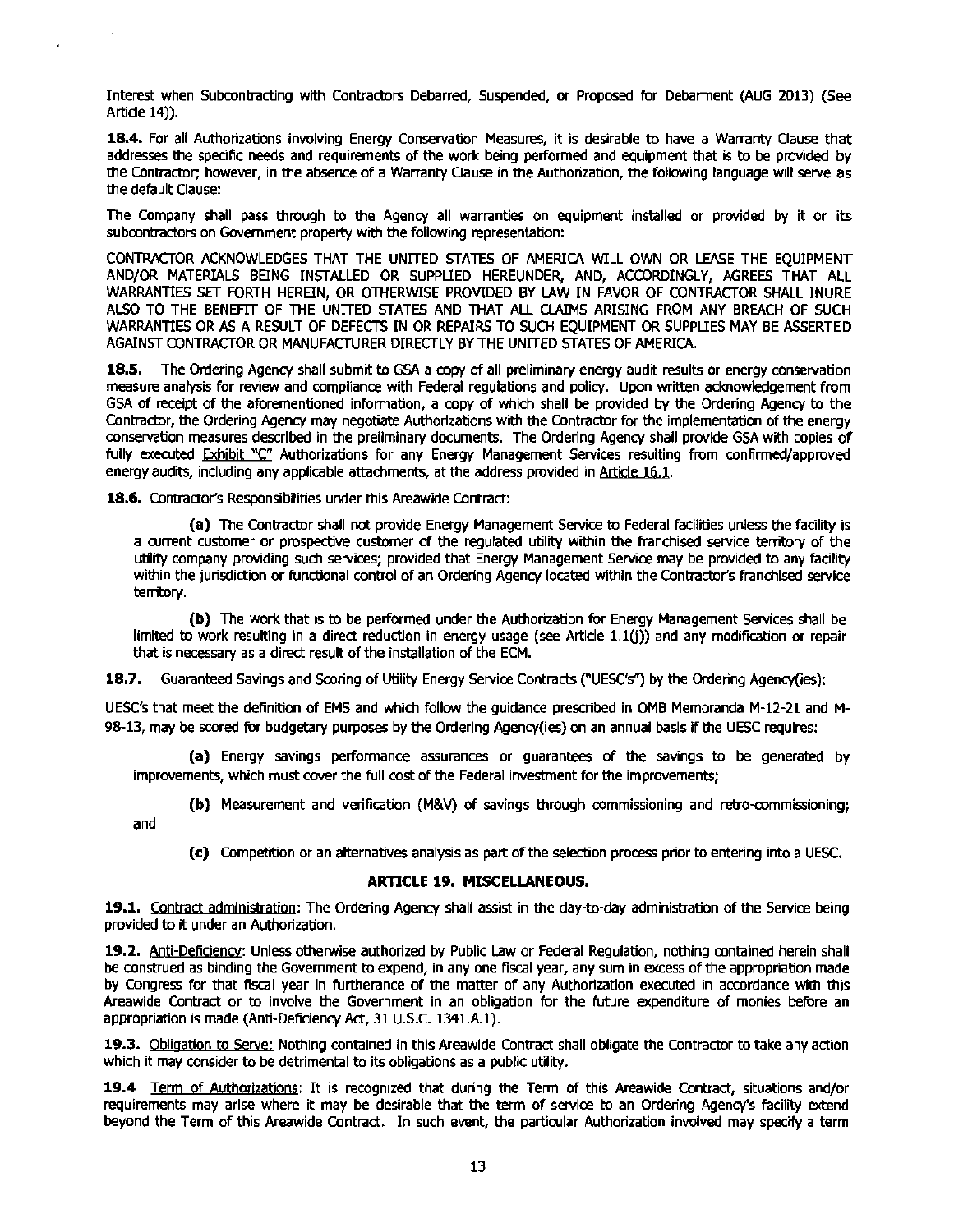extending beyond the Term of this Areawide Contract, provided that it is within the contracting authority of the Ordering Agency and appropriate termination liability provisions have been negotiated between the Contractor and Ordering Agency to address unamortized balances for connection charge or energy management service projects.

. .

**19.5.** Indemnification: Any indemnification language contained in standard form agreements executed between the Ordering Agency and the Contractor (other than Articles 10.3, 10.4 and 10.5) shall be binding upon the Federal Government only to the extent authorized by opinions of the Government Accountability Office and the Federal Torts OaimsAct.

**19.6.** Waiver of Sovereign Immunity: Any language contained in standard form agreements executed between the Ordering Agency and the Contractor shall not be construed to waive the federal government's sovereign immunity, and may not be applicable where the federal government's sovereign immunity has not otherwise been waived by statutory law.

**19.7.** Davis Bacon Act: Since this Areawide Public Utility Contract does not involve the regulated utility company performing on a Federally funded or assisted contract for the construction, alteration, or repair of a public work and/or public facility, the Davis Bacon Act does not apply to the work to be performed by the regulated utility company in connection with the provision of regulated utility services. However, if a determination by the Department of Labor (OOL) differs, the regulated utility company will be solely responsible for any financial liability for any contrary determination by DOL.

\* \* \* \* \*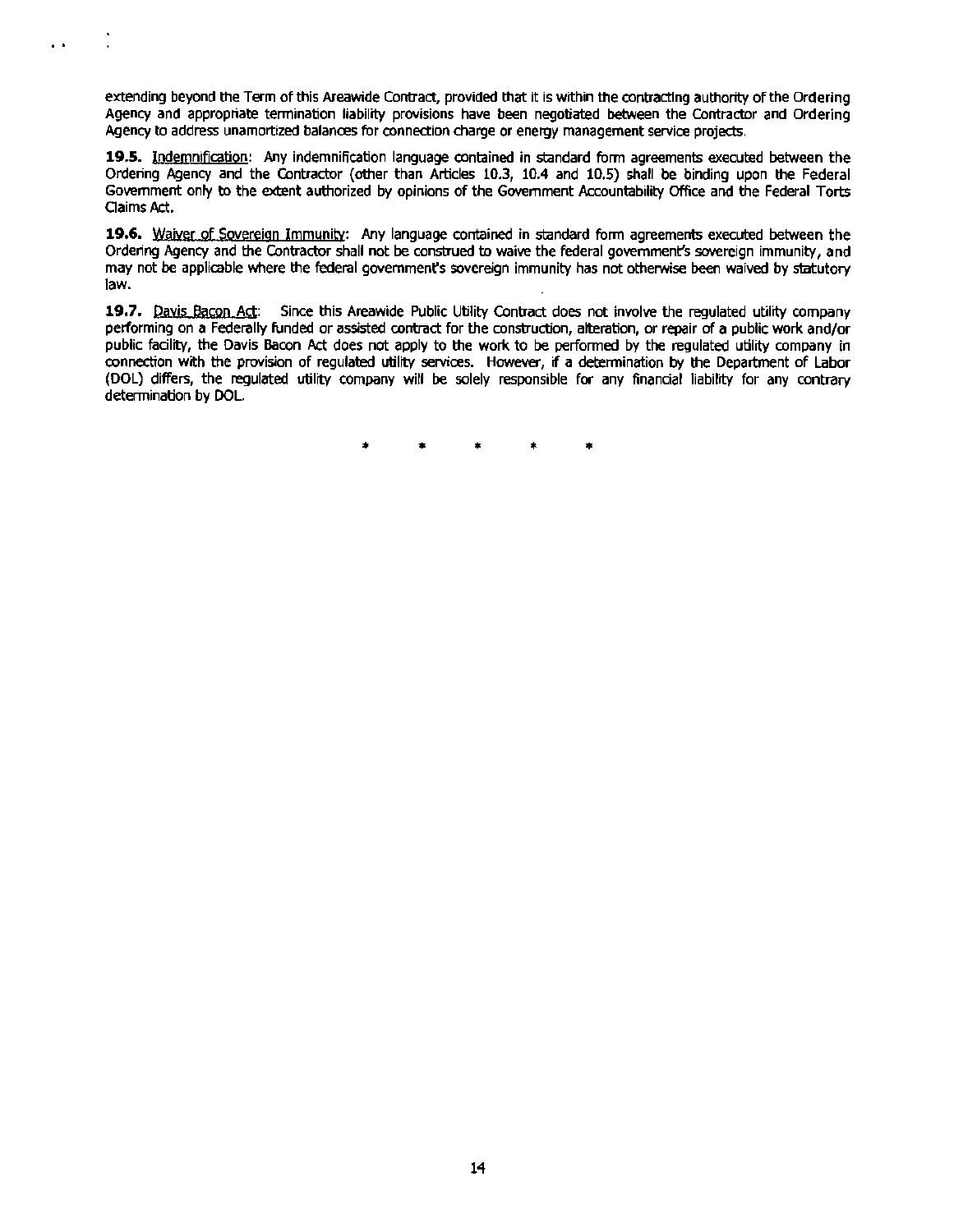IN WITNESS WHEREOF, the parties have executed this Areawide Contract as of the day and the year first above written.

> UNITED STATES OF AMERICA Acting through the Administrator of General Services

By: <u>Finda K. Koman</u>

GSA, PBS, Energy Division Contracting Officer

ATTEST:

 $\bar{\Omega}$ 

Bv: FRAME N SCHLAP SCHAPARD

#### WASHINGTON GAS LIGHT COMPANY

By:

 $\text{trig.} \quad \text{Trry D. McCallister}$ <br>Title: Terry D. McCallister

ATIEST: By: istant Secretary Title: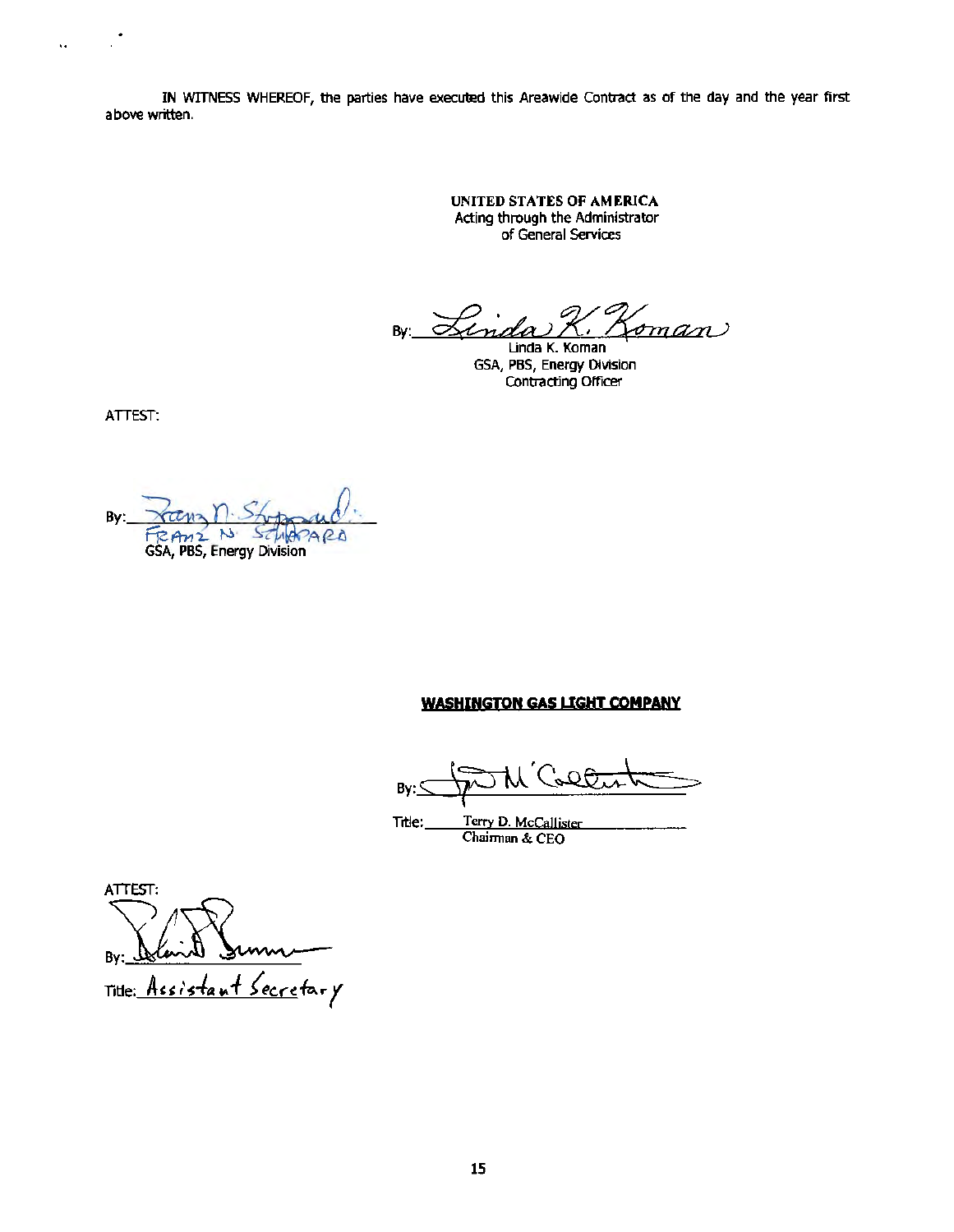### **CERTIFICATE**

I, Blaise F. Brennan, certifythat I am Acsistant Secretury of WASHINGTON GAS LIGHT COMPANY, named as Contractor in the negotiated Areawide Public Utility Contract No. GS-OOP-16-BSD-1206; that  $T_{error}$  *V · M<sup>o</sup>Callister*, who signed said Areawide Public Utility Contract on behalf of the Contractor, was then  $\overline{C}$   $\overline{C}$   $\overline{C}$   $\overline{C}$   $\overline{C}$   $\overline{C}$   $\overline{C}$   $\overline{C}$   $\overline{C}$   $\overline{C}$   $\overline{C}$   $\overline{C}$   $\overline{C}$   $\overline{C}$   $\overline{C}$   $\overline{C}$   $\overline{C}$   $\overline{C}$   $\overline{C}$   $\overline{C}$   $\overline{C}$   $\overline{C}$   $\overline{C}$   $\overline{C}$   $\overline{$ Contract was duly signed for and on behalf of said Corporation and is within the scope of its Corporate

powers.

 $\sim$  .

 $\ddot{\phantom{0}}$ 

mu-

(Corporate Seal)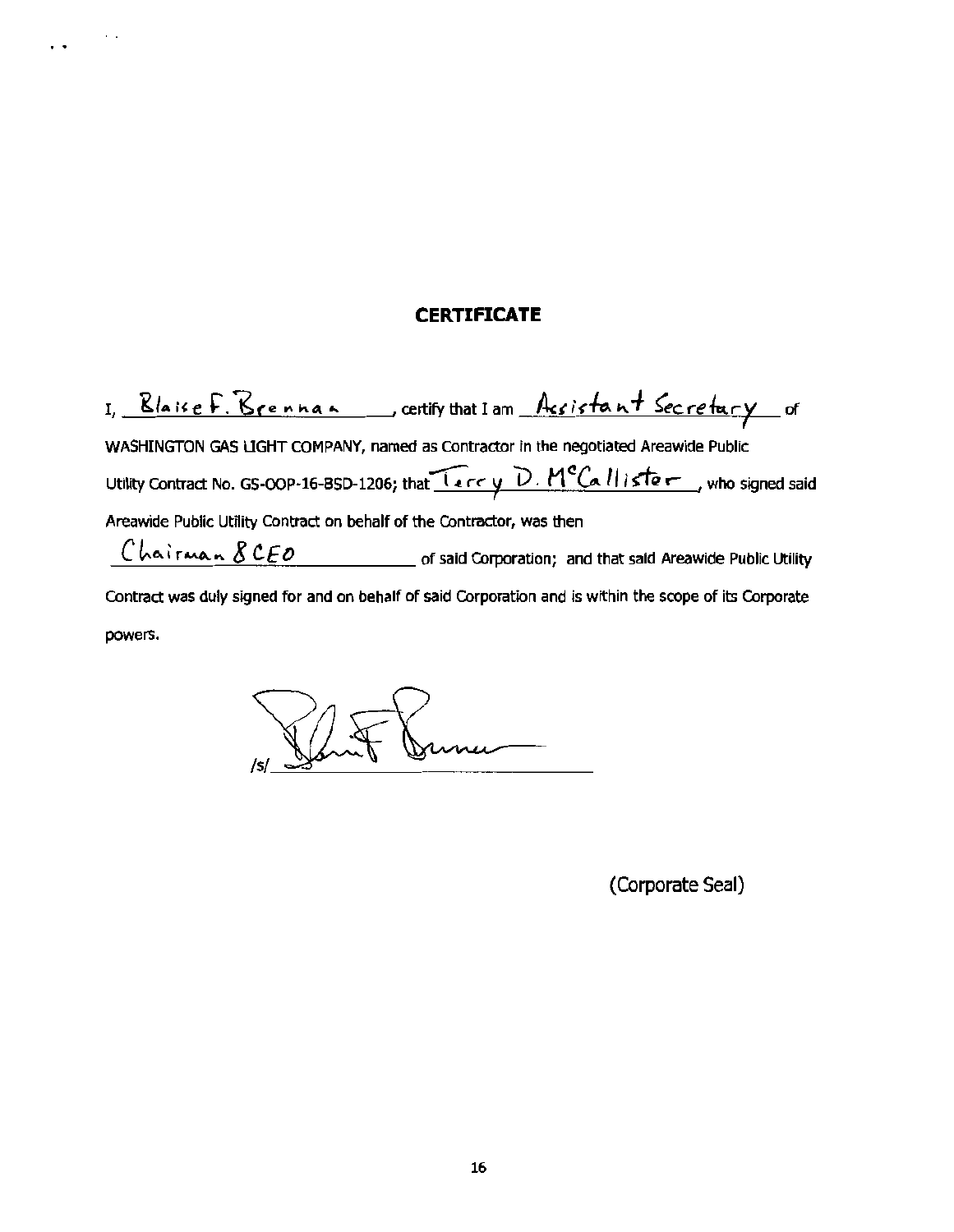#### EXHIBIT "A"

Contractor's ID NO. (Optional) Ordering Agency's ID (Optional)

### Washington Gas Light Company<br>AUTHORIZATION FOR NATURAL GAS SERVICE, CHANGE IN NATURAL GAS SERVICE, OR DISCONNECTION OF NATURAL GAS SERVICE UNDER CONTRACT NO. GS-OOP·16-BS0·1206

| Address: <b>Address</b> :<br>Pursuant to Contract No. GS-OOP-16-BSD-1206 between the Contractor and the United States Government and subject to all the provisions<br>thereof, service to the United States Government under such contract shall be rendered or modified as hereinafter stated. Contract Article 2 and 4 shall<br>be followed for the initiation of service under this contract.                                                                                                                                                                                                                                                                                                                                                                                                                                                                                                                                           |  |  |
|--------------------------------------------------------------------------------------------------------------------------------------------------------------------------------------------------------------------------------------------------------------------------------------------------------------------------------------------------------------------------------------------------------------------------------------------------------------------------------------------------------------------------------------------------------------------------------------------------------------------------------------------------------------------------------------------------------------------------------------------------------------------------------------------------------------------------------------------------------------------------------------------------------------------------------------------|--|--|
| <b>SERVICE ADDRESS: Example 2008</b>                                                                                                                                                                                                                                                                                                                                                                                                                                                                                                                                                                                                                                                                                                                                                                                                                                                                                                       |  |  |
| NATURE OF SERVICE: □ Connect, □ Change, □ Disconnect, □ Continue Service, □ DSM Work,<br>□ Line Extension, Alteration, Relocation, or Reinforcement, □ Special Facilities                                                                                                                                                                                                                                                                                                                                                                                                                                                                                                                                                                                                                                                                                                                                                                  |  |  |
| OTHER TERMS AND CONDITIONS:                                                                                                                                                                                                                                                                                                                                                                                                                                                                                                                                                                                                                                                                                                                                                                                                                                                                                                                |  |  |
| Attach any other relevant terms and conditions under which service will be provided.<br><b>POINT OF DELIVERY:</b> The contract of the contract of the contract of the contract of the contract of the contract of the contract of the contract of the contract of the contract of the contract of the contract of the contr                                                                                                                                                                                                                                                                                                                                                                                                                                                                                                                                                                                                                |  |  |
| TERM OF SERVICE: From the contract of the brough through the contract of the contract of the contract of the contract of the contract of the contract of the contract of the contract of the contract of the contract of the c                                                                                                                                                                                                                                                                                                                                                                                                                                                                                                                                                                                                                                                                                                             |  |  |
| SERVICE HEREUNDER SHALL BE UNDER RATE SCHEDULE NO. ______________________*, Hereafter amended or modified by the regulatory body<br>having jurisdiction. (see article 5 of this contract.)                                                                                                                                                                                                                                                                                                                                                                                                                                                                                                                                                                                                                                                                                                                                                 |  |  |
| ESTIMATED ANNUAL GAS VOLUME: __________________________(Specify THERMS or CUBIC FEET)<br>ESTIMATED ANNUAL SERVICE COST: \$                                                                                                                                                                                                                                                                                                                                                                                                                                                                                                                                                                                                                                                                                                                                                                                                                 |  |  |
|                                                                                                                                                                                                                                                                                                                                                                                                                                                                                                                                                                                                                                                                                                                                                                                                                                                                                                                                            |  |  |
| ACCOUNTING AND APPROPRIATION DATA FOR SERVICE: __________________________________                                                                                                                                                                                                                                                                                                                                                                                                                                                                                                                                                                                                                                                                                                                                                                                                                                                          |  |  |
| FOR CONNECTION/SPECIAL FACILITIES CHARGE:                                                                                                                                                                                                                                                                                                                                                                                                                                                                                                                                                                                                                                                                                                                                                                                                                                                                                                  |  |  |
| CLAUSES INCORPORATED BY REFERENCE (Check applicable clauses):<br>Commencement, Prosecution and Completion of Work (APR 1984)<br>$(1)$ 52.211-10<br>$(2)$ 52.236-5<br>Material and Workmanship (APR 1984)<br>$(3)$ 52.241-4<br>Change in Class of Service (FEB 1995)<br>$(4)$ 52.241-3<br>Scope and Duration of Contract (FEB 1995)<br>$(5)$ 52.241-5<br>Contractor's Facilities (FEB 1995)<br>Change in Rates or Terms and Conditions of Service for Regulated Services (FEB 1995) (Use Full Text of Clause)<br>$(6)$ 52.241-7<br>$(7)$ 52.241-11<br>Multiple Service Locations (FEB 1995)<br>Changes-Fixed Price (AUG 1987)<br>$(8)$ 52.243-1<br>Default ( Specify appropriate Clause)<br>$(9)$ 52.249-<br>BILLS WILL BE RENDERED TO THE ORDERING AGENCY FOR PAYMENT AT THE FOLLOWING ADDRESS:<br>The foregoing shall be effective upon the return of the fully executed original Authorization by the Contractor to the Ordering Agency. |  |  |
|                                                                                                                                                                                                                                                                                                                                                                                                                                                                                                                                                                                                                                                                                                                                                                                                                                                                                                                                            |  |  |
| <b>ACCEPTED:</b>                                                                                                                                                                                                                                                                                                                                                                                                                                                                                                                                                                                                                                                                                                                                                                                                                                                                                                                           |  |  |
| Washington Gas Light Company<br>(Ordering Agency)<br>(Contractor)                                                                                                                                                                                                                                                                                                                                                                                                                                                                                                                                                                                                                                                                                                                                                                                                                                                                          |  |  |
| By:<br>By:_                                                                                                                                                                                                                                                                                                                                                                                                                                                                                                                                                                                                                                                                                                                                                                                                                                                                                                                                |  |  |
| <b>Authorized Signature</b><br><b>Authorized Signature</b>                                                                                                                                                                                                                                                                                                                                                                                                                                                                                                                                                                                                                                                                                                                                                                                                                                                                                 |  |  |
| Title: $\_$                                                                                                                                                                                                                                                                                                                                                                                                                                                                                                                                                                                                                                                                                                                                                                                                                                                                                                                                |  |  |
| Date:<br>Date: $\frac{1}{2}$                                                                                                                                                                                                                                                                                                                                                                                                                                                                                                                                                                                                                                                                                                                                                                                                                                                                                                               |  |  |
|                                                                                                                                                                                                                                                                                                                                                                                                                                                                                                                                                                                                                                                                                                                                                                                                                                                                                                                                            |  |  |
| *<br>Include a reference to the applicable rate schedule, and attach a copy of such schedule.                                                                                                                                                                                                                                                                                                                                                                                                                                                                                                                                                                                                                                                                                                                                                                                                                                              |  |  |
| 半季<br>If necessary, attach and make part hereof supplemental agreements or sheets that cover required connection or extension charges and special<br>facilities or service arrangements. (See Article 5 of this Contract for instructions.)                                                                                                                                                                                                                                                                                                                                                                                                                                                                                                                                                                                                                                                                                                |  |  |

#### NOTE:

..

 A fully executed copy of this Authorization shall be transmitted by the Ordenng Agency to the Energy Division (PMAA), General Services Administration, Washington, DC 20405.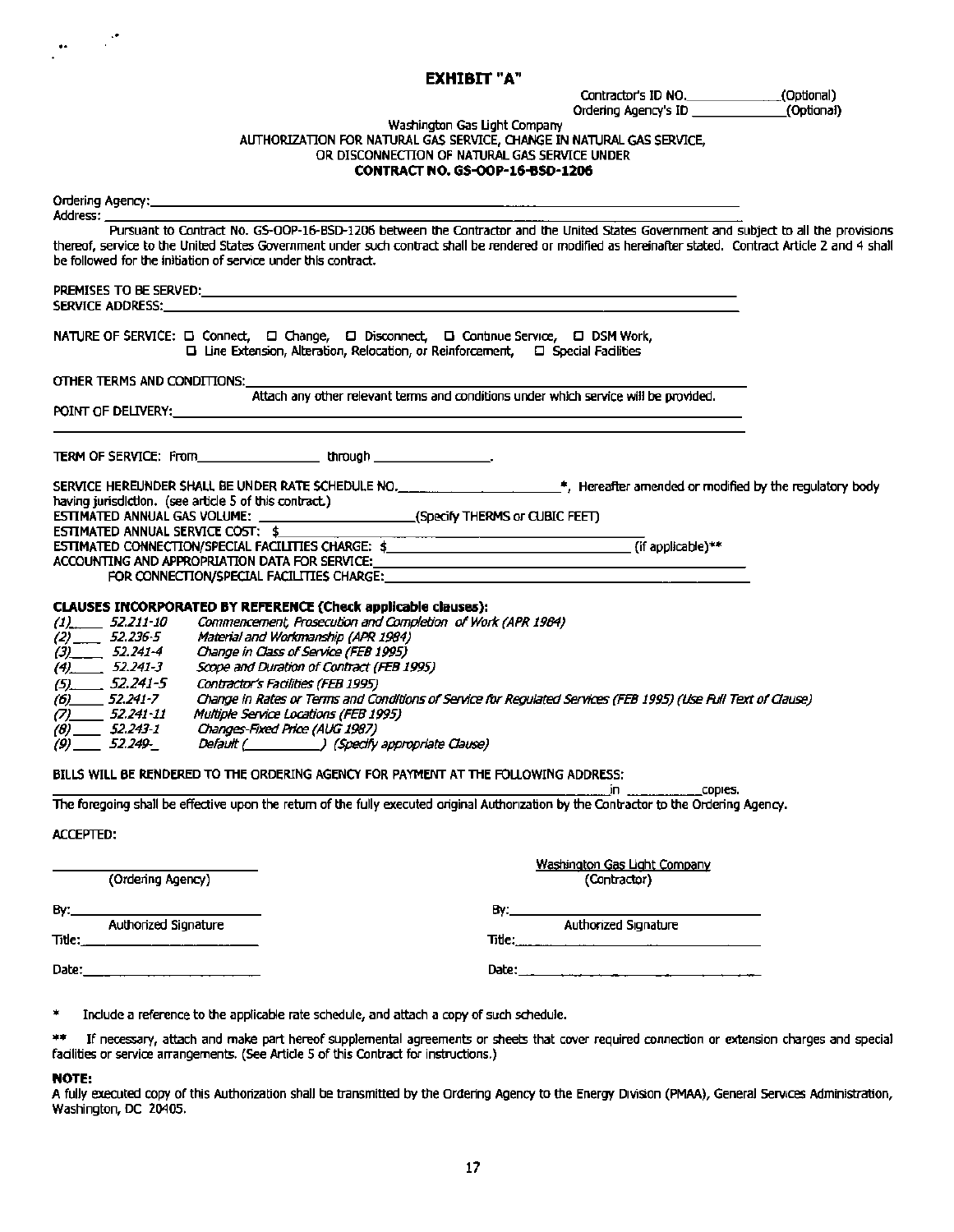#### EXHIBIT "B"

Contractor's ID NO.\_\_\_\_\_\_\_\_\_\_\_\_\_(Optional) Ordering Agency's ID (Optional)

#### Washington Gas Light Company AlmlORIZATION FOR NATURAL GAS TRANSPORTATION SERVICE, CHANGE IN NATURAL GAS TRANSPORTATIONSERVICE,

OR DISCONNECTION OF NATURAL GAS TRANSPORTATON SERVICE UNDER

#### CONTRACT NO. GS-OOP-16-BSD-1206

| Ordering Agency: https://www.com/communications/communications/communications/communications/communications/co                                                                                                             |
|----------------------------------------------------------------------------------------------------------------------------------------------------------------------------------------------------------------------------|
|                                                                                                                                                                                                                            |
| thereof, service to the United States Government under such contract shall be rendered or modified as hereinafter stated. Contract Article 2 and 4 shall<br>be followed for the initiation of service under this contract. |
|                                                                                                                                                                                                                            |
|                                                                                                                                                                                                                            |
| NATURE OF SERVICE: □ Connect, □ Change, □ Disconnect, □ Continue Service<br>$\square$ Line Extension, Alteration, Relocation, or Reinforcement, $\square$ Special Facilities                                               |
| OTHER TERMS AND CONDITIONS:                                                                                                                                                                                                |
| Attach any other relevant terms and conditions under which service will be provided.<br>POINT OF DELIVERY: www.communication.com/windows/windows/windows/windows/windows/windows/windows/windows/                          |
| TERM OF SERVICE: From _________________________ through _______________________.                                                                                                                                           |
| SERVICE HEREUNDER SHALL BE UNDER RATE SCHEDULE NO. ________________________*, Hereafter amended or modified by the regulatory body                                                                                         |
| having jurisdiction. (see article 5 of this contract.)                                                                                                                                                                     |
| ESTIMATED ANNUAL NATURAL GAS USAGE: (Specify THERMS or CUBIC FEET)                                                                                                                                                         |
| ESTIMATED ANNUAL SERVICE COST: \$                                                                                                                                                                                          |
| ESTIMATED CONNECTION/SPECIAL FACILITIES CHARGE: \$                                                                                                                                                                         |
|                                                                                                                                                                                                                            |
|                                                                                                                                                                                                                            |
| CLAUSES INCORPORATED BY REFERENCE (Check applicable clauses):                                                                                                                                                              |
| (1)______ 52.211-10 Commencement, Prosecution and Completion of Work (APR 1984)                                                                                                                                            |
| $(2)$ 52.236-5 Material and Workmanship (APR 1984)                                                                                                                                                                         |
| $(2)$ $(7.34)$ $(1)$ $(2)$ $(2)$ $(3)$ $(4)$ $(5)$ $(6)$ $(7)$ $(8)$ $(8)$ $(7)$ $(8)$ $(9)$ $(1)$                                                                                                                         |

| $(2)$ $-$<br>52.236-5 | Material and Workmanship (APR 1984)                                                                            |
|-----------------------|----------------------------------------------------------------------------------------------------------------|
| (3)<br>52.241-4       | Change in Class of Service (FEB 1995)                                                                          |
| (4)<br>52.241-3       | Scope and Duration of Contract (FEB 1995)                                                                      |
| 52.241-5<br>(5)       | Contractor's Facilities (FEB 1995)                                                                             |
| (6)<br>52.241-7       | Change in Rates or Terms and Conditions of Service for Requiated Services (FEB 1995) (Use Full Text of Clause) |
| (7)<br>52.241-11      | Multiple Service Locations (FEB 1995)                                                                          |
| (8) $-$<br>52.243-1   | Changes-Fixed Price (AUG 1987)                                                                                 |
| 52.249-               | ) (Specify appropriate Clause)<br>Default (_______                                                             |

# BILLS WILL BE RENDERED TO THE ORDERING AGENCY FOR PAYMENT AT THE FOLLOWING ADDRESS: \_\_\_\_\_\_\_\_\_\_\_\_\_\_\_\_\_\_\_\_\_\_\_\_\_\_\_\_\_\_\_,In copies.

The foregoing shall be effective upon the return of the fully executed original Authorization by the Contractor to the ordering Agency.

#### ACCEPTED:

 $\mathbf{a}$ 

(Ordering Agency)

\* Include a reference to the applicable rate schedule, and attach a **NOTE:**<br>copy of such schedule. A fully executed copy of this Authorization shall be transmitted by the<br>\*\* If necessary, attach and make part hereof supple

agreements or sheets that cover required connection or extension and Administration, Washington, DC 20405. charges and special facilities or service arrangements. (See Article 5 of this Contract for instructions.)

# WASHINGTON GAS LIGHT COMPANY<br>(Contractor) By:\_ \_\_\_\_\_\_\_\_ \_ By:\_\_\_\_\_\_\_ \_ \_ \_\_\_ \_

Authorized Signature Authorized Signature Title:\_\_\_\_\_\_\_\_\_\_ Title: \_ \_\_\_\_\_\_ \_ \_\_\_\_<sup>~</sup>

Date:\_\_\_\_\_\_\_\_\_\_ Date:\_\_\_\_\_\_\_\_\_\_\_\_\_

\*\* If necessary, attach and make part hereof supplemental ordering Agency to the Energy Division (PMM), General Services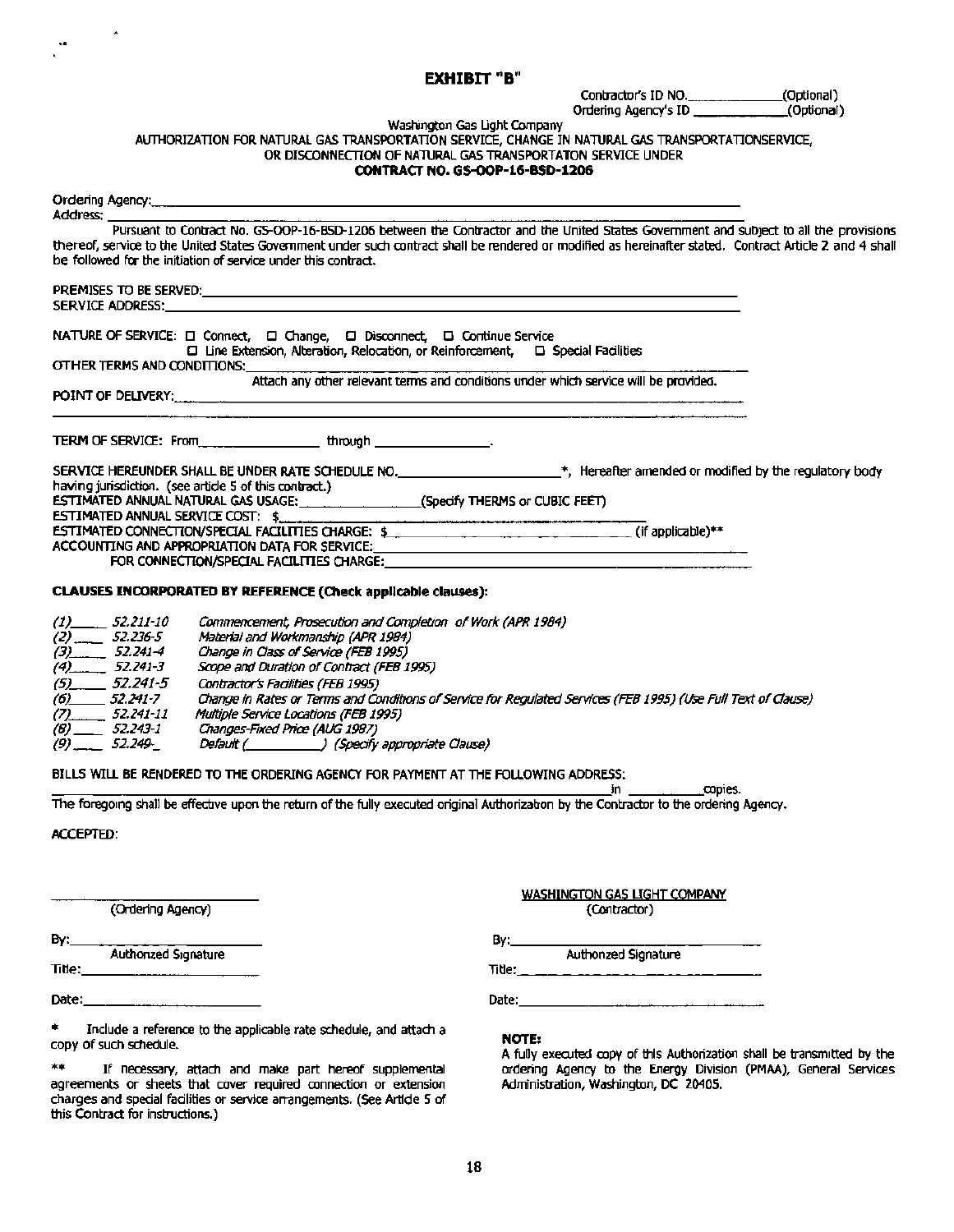### EXHIBIT "C"

...

|                                                                                                                                                                                                                                                                                                                                        | лишн                                                                                                                                                                                                                                         |                                                                                                                        |                                                                                                                |
|----------------------------------------------------------------------------------------------------------------------------------------------------------------------------------------------------------------------------------------------------------------------------------------------------------------------------------------|----------------------------------------------------------------------------------------------------------------------------------------------------------------------------------------------------------------------------------------------|------------------------------------------------------------------------------------------------------------------------|----------------------------------------------------------------------------------------------------------------|
|                                                                                                                                                                                                                                                                                                                                        |                                                                                                                                                                                                                                              |                                                                                                                        | Contractor's <b>ID</b>                                                                                         |
|                                                                                                                                                                                                                                                                                                                                        |                                                                                                                                                                                                                                              | NO.                                                                                                                    | (Optional)<br>Ordering Agency's ID                                                                             |
|                                                                                                                                                                                                                                                                                                                                        |                                                                                                                                                                                                                                              | NO. (Optional)                                                                                                         |                                                                                                                |
|                                                                                                                                                                                                                                                                                                                                        |                                                                                                                                                                                                                                              |                                                                                                                        |                                                                                                                |
|                                                                                                                                                                                                                                                                                                                                        | WASHINGTON GAS LIGHT COMPANY                                                                                                                                                                                                                 |                                                                                                                        |                                                                                                                |
|                                                                                                                                                                                                                                                                                                                                        | <b>AUTHORIZATION FOR ENERGY MANAGEMENT SERVICES</b><br>CONTRACT NO. GS-OOP-16-BSD-1206                                                                                                                                                       |                                                                                                                        |                                                                                                                |
| Ordering Agency:                                                                                                                                                                                                                                                                                                                       |                                                                                                                                                                                                                                              |                                                                                                                        |                                                                                                                |
| Address:<br>Pursuant to Contract No. GS-OOP-16-BSD-1206 between the Contractor and the United States Government and subject to                                                                                                                                                                                                         |                                                                                                                                                                                                                                              |                                                                                                                        |                                                                                                                |
| all the provisions thereof, service to the United States Government under such contract shall be rendered or modified as<br>hereinafter stated. Contract Articles 2 and 4 shall be followed for the initiation of service under this contract.                                                                                         |                                                                                                                                                                                                                                              |                                                                                                                        |                                                                                                                |
|                                                                                                                                                                                                                                                                                                                                        |                                                                                                                                                                                                                                              |                                                                                                                        |                                                                                                                |
| <b>SERVICE ADDRESS:</b>                                                                                                                                                                                                                                                                                                                | <u>.</u><br>1980 - John Barnett, mars and announcement and a strong product of the strong product of the strong product of                                                                                                                   |                                                                                                                        |                                                                                                                |
| NATURE OF SERVICE:                                                                                                                                                                                                                                                                                                                     | $\Box$ Preliminary Energy Audit $\Box$ ECP Feasibility Study<br>$\Box$ ECP Engineering & Design Study $\Box$ Energy Conservation Project (ECP)<br>□ Demand Side Management (DSM) Project<br>Installation<br>$\Box$ Other (See Remarks Below) |                                                                                                                        |                                                                                                                |
| SERVICE HEREUNDER shall be provided consistent with the Contractor's applicable tariffs, rates, rules, regulations,<br>riders, practices, and/or terms and conditions of service, as modified, amended or supplemented by the Contractor and<br>approved, to the extent required, by the Commission. (See Article 5 of this contract.) |                                                                                                                                                                                                                                              |                                                                                                                        |                                                                                                                |
| <b>POINT OF DELIVERY:</b>                                                                                                                                                                                                                                                                                                              |                                                                                                                                                                                                                                              |                                                                                                                        |                                                                                                                |
| <b>ESTIMATED PROJECT COST: S</b>                                                                                                                                                                                                                                                                                                       |                                                                                                                                                                                                                                              | <u> Andreas and Andreas and Andreas and Andreas and Andreas and Andreas and Andreas and Andreas and Andreas and An</u> |                                                                                                                |
| ACCOUNTING AND APPROPRIATION DATA: And the contract of the contract of the contract of the contract of the contract of the contract of the contract of the contract of the contract of the contract of the contract of the con                                                                                                         |                                                                                                                                                                                                                                              |                                                                                                                        |                                                                                                                |
|                                                                                                                                                                                                                                                                                                                                        |                                                                                                                                                                                                                                              |                                                                                                                        |                                                                                                                |
| <b>LIST OF ATTACHMENTS:</b><br>$\Box$ General Conditions                                                                                                                                                                                                                                                                               | $\Box$ Payment Provisions                                                                                                                                                                                                                    |                                                                                                                        | $\Box$ Economic Analysis                                                                                       |
| $\Box$ Facility/Site Plans                                                                                                                                                                                                                                                                                                             | $\Box$ Historical Data                                                                                                                                                                                                                       | $\Box$ Special Requirements<br>$\Box$ Utility Usage History                                                            | $\Box$ ECP Feasibility Study                                                                                   |
| <b>Design Drawings</b>                                                                                                                                                                                                                                                                                                                 | $\Box$ Design Specifications                                                                                                                                                                                                                 | $\Box$ Certifications                                                                                                  | $\Box$ Commission Schedules                                                                                    |
| CLAUSES INCORPORATED BY REFERENCE (Check applicable clauses):<br>(1) 52.211-10 Commencement, Prosecution and Completion of Work (APR 1984)<br>$(2)$ 52.232-5                                                                                                                                                                           | Payments under Fixed-Price Construction Contracts (SEP 2002) -Supersedes                                                                                                                                                                     |                                                                                                                        |                                                                                                                |
|                                                                                                                                                                                                                                                                                                                                        | provisions of payment clauses in Article 14.                                                                                                                                                                                                 |                                                                                                                        |                                                                                                                |
| (3).<br>$(4)$ $52.236-5$                                                                                                                                                                                                                                                                                                               | 52.2332-27 Prompt Payment for Construction Contracts (FEB 2002)<br>Materiol and Workmanship (APR 1984)                                                                                                                                       |                                                                                                                        |                                                                                                                |
| $(5)$ $52.241-8$                                                                                                                                                                                                                                                                                                                       | Chonge in Rates or Terms and Conditions of Service for Unregulated Services                                                                                                                                                                  |                                                                                                                        |                                                                                                                |
|                                                                                                                                                                                                                                                                                                                                        | (FEB 1995) (Use full Text of Clause)                                                                                                                                                                                                         |                                                                                                                        |                                                                                                                |
| $(6)$ 52.243-1                                                                                                                                                                                                                                                                                                                         | Changes-Fixed Price (AUG 1987)                                                                                                                                                                                                               |                                                                                                                        |                                                                                                                |
| $(7)$ 52,249-                                                                                                                                                                                                                                                                                                                          | Default ( ________ ) (Specify appropriate Clause)                                                                                                                                                                                            |                                                                                                                        |                                                                                                                |
| In oddition, the Contracting Officer negotiating the terms and conditions under this authorization shall supplement the<br>above-referenced clauses with clauses for the appropriate type of contract.<br><b>REMARKS:</b>                                                                                                              |                                                                                                                                                                                                                                              |                                                                                                                        |                                                                                                                |
|                                                                                                                                                                                                                                                                                                                                        |                                                                                                                                                                                                                                              |                                                                                                                        |                                                                                                                |
| ACCEPTED:                                                                                                                                                                                                                                                                                                                              |                                                                                                                                                                                                                                              |                                                                                                                        |                                                                                                                |
|                                                                                                                                                                                                                                                                                                                                        |                                                                                                                                                                                                                                              |                                                                                                                        |                                                                                                                |
| (Ordering Agency)                                                                                                                                                                                                                                                                                                                      |                                                                                                                                                                                                                                              |                                                                                                                        | <b>WASHINGTON GAS LIGHT COMPANY</b><br>(Contractor)                                                            |
|                                                                                                                                                                                                                                                                                                                                        |                                                                                                                                                                                                                                              |                                                                                                                        |                                                                                                                |
| By:                                                                                                                                                                                                                                                                                                                                    |                                                                                                                                                                                                                                              | By:________                                                                                                            |                                                                                                                |
| Authorized Signature                                                                                                                                                                                                                                                                                                                   |                                                                                                                                                                                                                                              |                                                                                                                        | Authorized Signature                                                                                           |
|                                                                                                                                                                                                                                                                                                                                        |                                                                                                                                                                                                                                              |                                                                                                                        |                                                                                                                |
|                                                                                                                                                                                                                                                                                                                                        |                                                                                                                                                                                                                                              |                                                                                                                        |                                                                                                                |
|                                                                                                                                                                                                                                                                                                                                        |                                                                                                                                                                                                                                              |                                                                                                                        | Date: 2008 2010 2021 2022 2023 2024 2022 2023 2024 2022 2023 2024 2022 2023 2024 2022 2023 2024 2022 2023 2024 |
|                                                                                                                                                                                                                                                                                                                                        |                                                                                                                                                                                                                                              |                                                                                                                        |                                                                                                                |

NOTE: A fully executed copy of this Authorizalion shall be transmined by the ordering Agency to the Public Utilities Division (PMAA), General Services Administration, Washington, DC 20405.

 $\overline{a}$